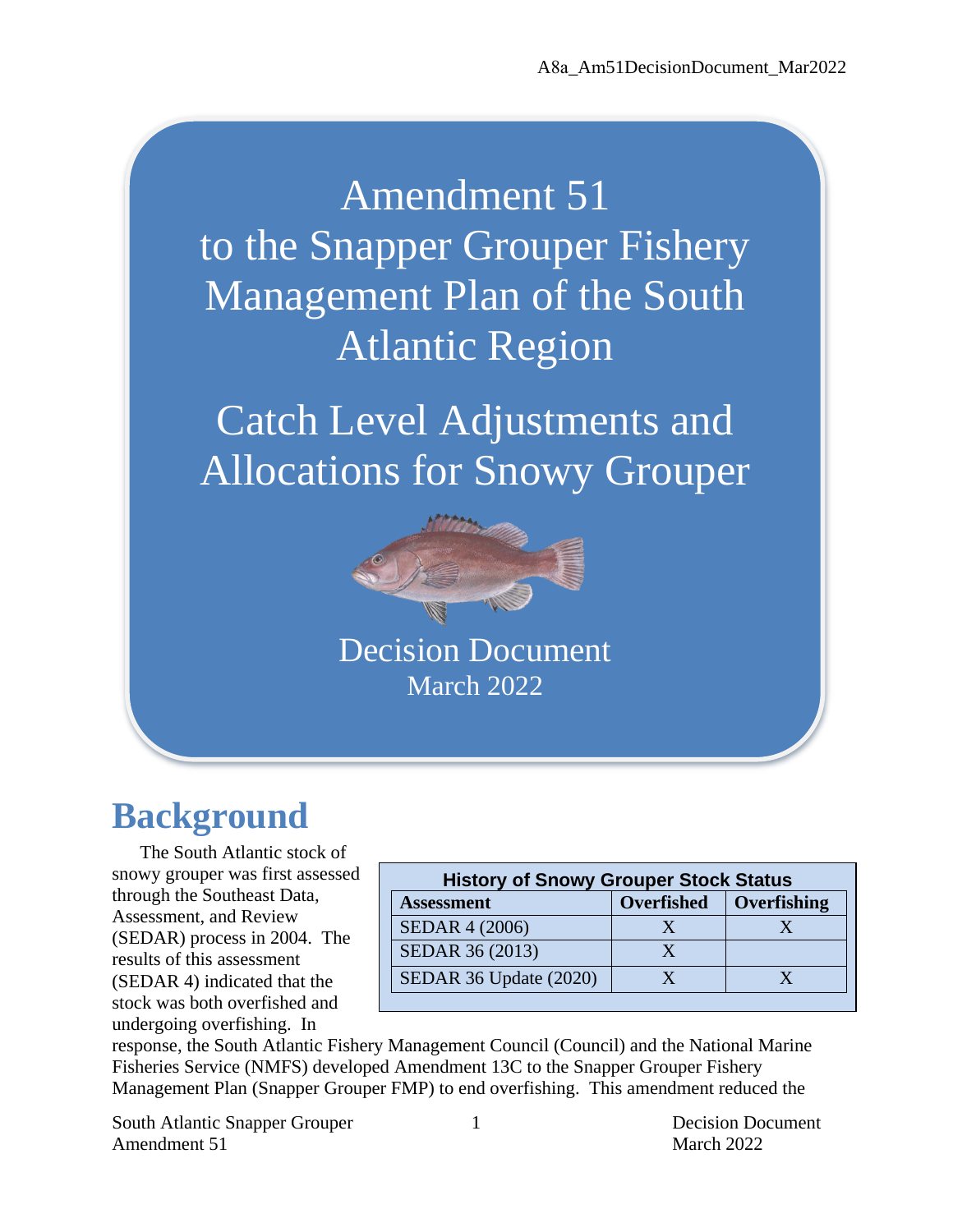quota as well as the trip and bag limit. In 2006, a 34-year rebuilding plan was implemented through Amendment 15A to the Snapper Grouper FMP, with a terminal year of the rebuilding plan in 2042.

In 2013, the stock was assessed through SEDAR 36. This assessment indicated that the South Atlantic stock of snowy grouper remained overfished and was no longer experiencing overfishing. Through Regulatory Amendment 20, the Council and NMFS revised the rebuilding strategy, and modified the annual catch limits (ACL), recreational bag limit, and recreational season.

The update to SEDAR 36 was completed in 2020. This assessment included revised estimates for recreational catch from the Marine Recreational Information Program (MRIP) based on the Fishing Effort Survey (FES). The results of this assessment indicated that the South Atlantic snowy grouper stock is overfished and is experiencing overfishing (**Figure 1**). The Council's Scientific and Statistical Committee (SSC) reviewed the SEDAR 36 Update (2020) at their January 2021 meeting and determined that the assessment is based on the best scientific information available (BSIA). This assessment updated commercial and recreational landings and discards, indices of abundance, length compositions, and maximum age.



South Atlantic Snapper Grouper 2 Decision Document Amendment 51 March 2022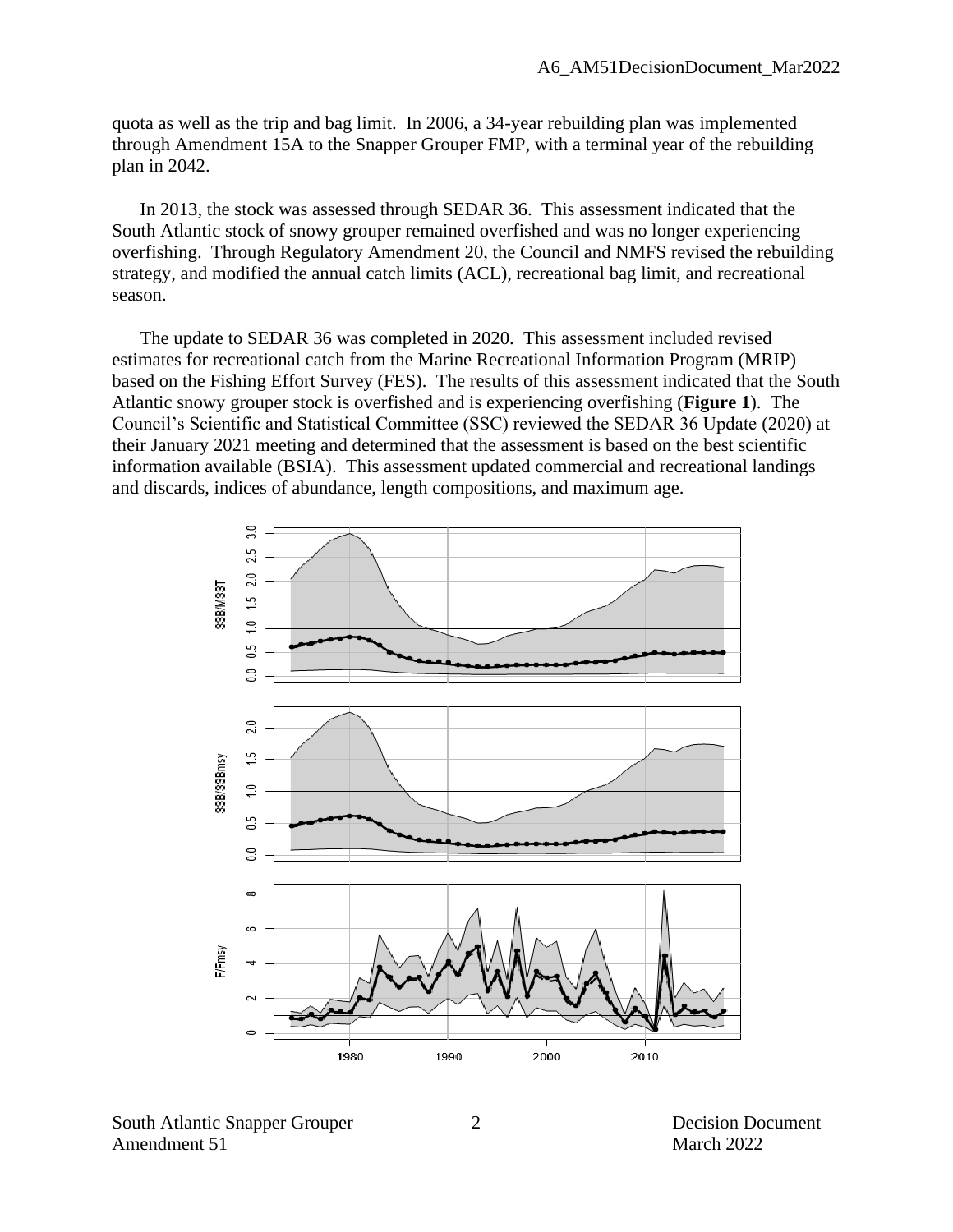**Figure 1**. Estimated time series of spawning stock biomass (SSB) and fishing mortality (F) relative to benchmarks. Solid line indicates estimates from base run of the Beaufort Assessment Model; gray error bands indicate  $5<sup>th</sup>$  and  $95<sup>th</sup>$  percentiles of the ensemble modeling. Top panel: SSB relative to the minimum stock size threshold (MSST); if less than 1, stock is overfished. Middle panel: SSB relative to SSB<sub>MSY</sub>; if less than 1, stock is overfished. Bottom panel: F relative to F<sub>MSY</sub>; if > 1 stock is undergoing overfishing. *Source: SEDAR 36 Update (2020)*.

The Council received the results of the assessment and the SSC's recommendations for the overfishing limit (OFL) and acceptable biological catch (ABC) at their March 2021 meeting. The Council directed staff to begin work on a plan amendment to adjust catch levels based on the SSC recommendations and SEDAR 36 Update. Additionally, the Council's Snapper Grouper Advisory Panel (AP) discussed and provided recommendations on modifications to snowy grouper management measures at their April 2021 meeting. These recommendations can be found in the [Snapper Grouper AP's Meeting Summary Report.](https://safmc.net/briefing-books/briefing-book-2021-september-council-meeting/)

NMFS notified the Council on June 10, 2021, that management action is necessary for snowy grouper as the stock is undergoing overfishing and remains overfished. Once the Council is notified that a stock is undergoing overfishing and overfished, the Magnuson-Stevens Fishery Conservation and Management Act requires the Council and NMFS to implement a plan amendment to end overfishing immediately. NMFS recommended that the Council end overfishing of snowy grouper and continue stock rebuilding based on the results of SEDAR 36 Update.

Assessment Link: [http://sedarweb.org/docs/suar/2020\\_SEDAR36U\\_SAR\\_November2020.pdf](http://sedarweb.org/docs/suar/2020_SEDAR36U_SAR_November2020.pdf)

Fishery Overview: [https://safmc-shinyapps.shinyapps.io/SA\\_FisheryDataSnowyGrouper/](https://safmc-shinyapps.shinyapps.io/SA_FisheryDataSnowyGrouper/)

# **Proposed management changes in this amendment**

- Adjust catch levels (acceptable biological catch and annual catch limit) and revise annual optimum yield
- Revise sector allocations
- Consider other changes to management

# **Objectives for this meeting**

- Provide guidance on options for development
- Review scoping comments
- Pick preferred options where appropriate (Particularly Action 1 and Action 2)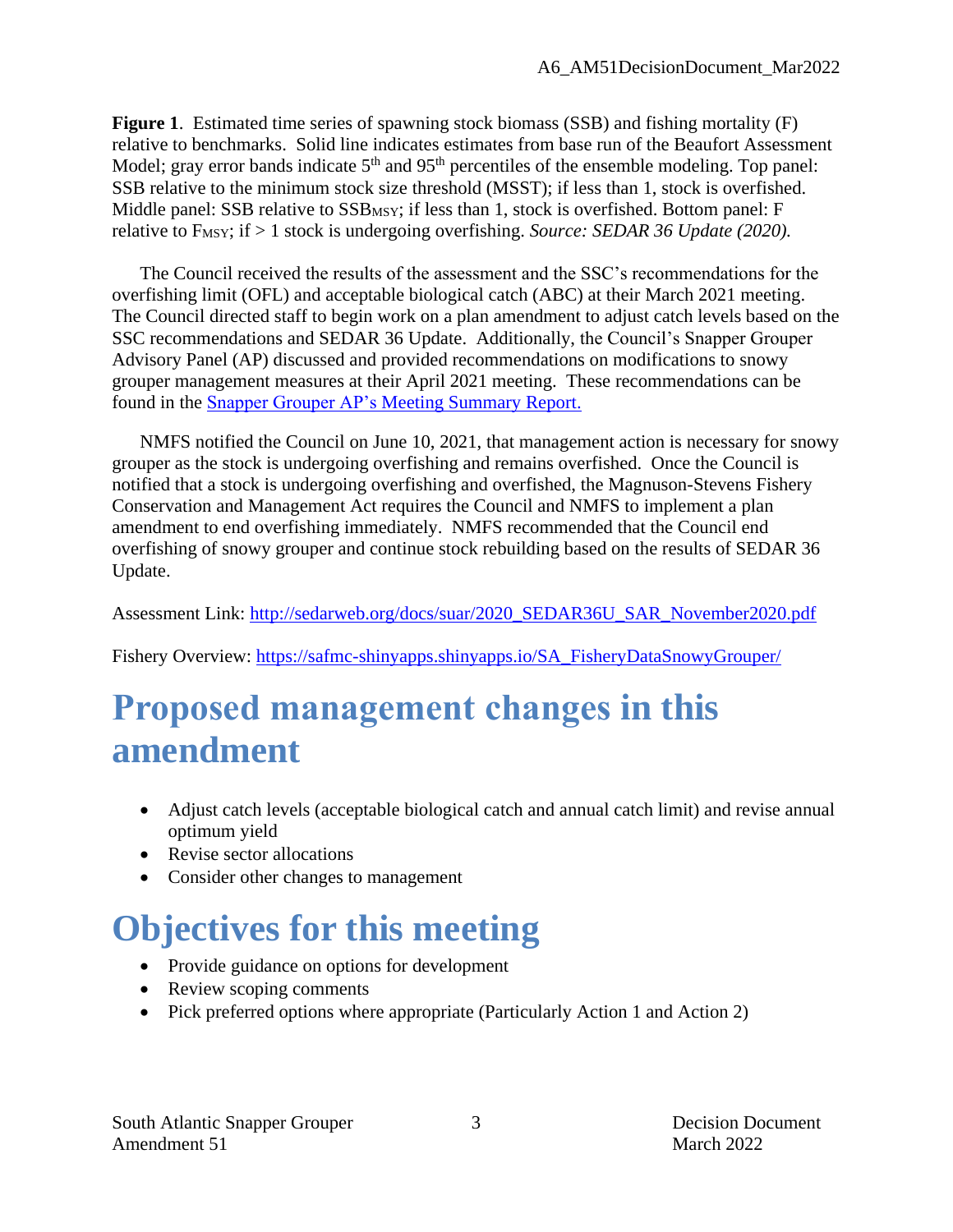# **Tentative amendment timing**

| March 2021        | Reviewed SEDAR 36 Update results and direct staff to begin a plan<br>amendment                                        |
|-------------------|-----------------------------------------------------------------------------------------------------------------------|
| September 2021    | Review options paper and provide guidance to staff                                                                    |
| October 2021      | Obtain input from AP                                                                                                  |
| December 2021     | Review AP comments, review preliminary analyses, and approve for<br>scoping                                           |
| <b>March 2022</b> | Review scoping comments and make needed modifications                                                                 |
| April 2022        | Obtain input from AP                                                                                                  |
| June 2022         | Review modifications to the amendment, AP comments, select preferred<br>alternatives, and approve for public hearings |
| July/August 2022  | Conduct public hearings                                                                                               |
| September 2022    | Review public hearing comments and approve all actions                                                                |
| December 2022     | Review final draft amendment and consider approval for formal review                                                  |

# **DRAFT Purpose and Need Statements**

This Purpose and Need statement are draft versions and may change.

The *purpose* of this fishery management plan amendment is to set an acceptable biological catch level, revise the annual catch limits, annual optimum yield, and sector allocations for South Atlantic snowy grouper based on the results of the most recent stock assessment and modify management and accountability measures.

The *need* for this fishery management plan amendment is to end overfishing of South Atlantic snowy grouper, continue to rebuild the stock, and achieve optimum yield while minimizing, to the extent practicable, adverse social and economic effects.

# **Acceptable Biological Catch and Overfishing Limit**

4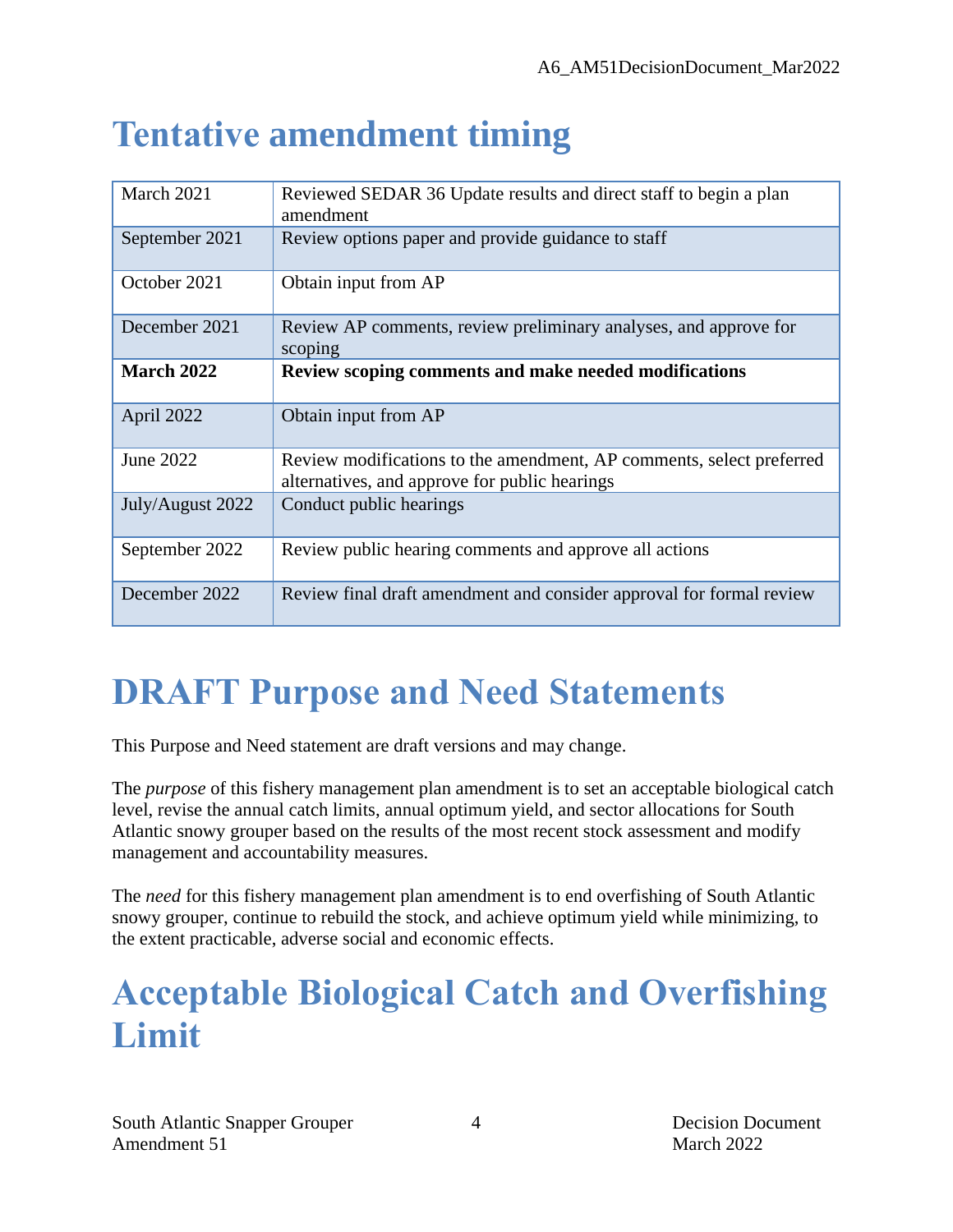The SSC reviewed the snowy grouper stock assessment (SEDAR 36 Update 2020) at their January 2021 meeting. The SSC determined that the assessment addressed the terms of reference appropriately, was conducted using the BSIA, was adequate for determining stock status and supporting fishing level recommendations, and addressed uncertainty consistent with expectations and available information. The SSC applied the ABC Control Rule and recommended an ABC and OFL for snowy grouper as total removals (including discards). These recommendations are expressed as landings in Table 1. **ABC/OFL recommendations in pounds whole weight are converted to pounds gutted weight using a 1.18 NMFS conversion factor. According to SEDAR 36 Update, 95.4% of total removals of snowy grouper are landings and 4.6% are dead discards.** Landings recommendations have been calculated to account for dead discards.

| <b>OFL RECOMMENDATIONS</b> |                             |                             |                                      |                                     |                               |  |  |  |  |  |
|----------------------------|-----------------------------|-----------------------------|--------------------------------------|-------------------------------------|-------------------------------|--|--|--|--|--|
| Year                       | <b>Removals</b><br>(lbs ww) | <b>Removals</b><br>(lbs gw) | <b>Removals</b><br>(numbers of fish) | Landings<br>$lbs gw$                | Landings<br>(numbers of fish) |  |  |  |  |  |
| 2023                       | 194,000                     | 164,407                     | 21,000                               | 156,844                             | 20,034                        |  |  |  |  |  |
| 2024                       | 193,000                     | 163,559                     | 20,000                               | 156,035                             | 19,080                        |  |  |  |  |  |
| 2025                       | 192,000                     | 162,712                     | 20,000                               | 155,227                             | 19,080                        |  |  |  |  |  |
| 2026                       | 188,000                     | 159,322                     | 20,000                               | 151,993                             | 19,080                        |  |  |  |  |  |
|                            |                             |                             |                                      |                                     | <b>ABC RECOMMENDATIONS</b>    |  |  |  |  |  |
|                            |                             |                             |                                      |                                     |                               |  |  |  |  |  |
| Year                       | <b>Removals (lbs</b><br>WW) | <b>Removals (lbs</b><br>gw) | <b>Removals (numbers</b><br>of fish) | <b>Landings</b> (lbs<br>$g_{\rm W}$ | Landings<br>(numbers of fish) |  |  |  |  |  |
| 2023                       | 148,000                     | 125,424                     | 16,000                               | 119,954                             | 15,624                        |  |  |  |  |  |
| 2024                       | 150,000                     | 127,119                     | 16,000                               | 121,272                             | 15,624                        |  |  |  |  |  |
| 2025                       | 152,000                     | 128,814                     | 16,000                               | 122,889                             | 15,624                        |  |  |  |  |  |

**Table 1**. South Atlantic Snowy grouper OFL and ABC recommendations (landings) in pounds gutted weight (lbs gw) and numbers of fish.

The current ABC and the total ACL for snowy grouper is 218,848 pounds (lbs) whole weight (ww) (185,464 lbs gw) (Regulatory Amendment 20, SAFMC 2015). Commercial and recreational sector ACLs are currently monitored using different units. The commercial sector ACL is monitored using gutted weight and the recreational sector ACL is monitored using numbers of fish. Few snowy grouper are observed in the recreational fishery and the low sample size can cause annual variation in the estimated average weight for snowy grouper. The Council will continue to track the recreational ACL in numbers of fish. The recreational ACL was converted to numbers of fish using projected annual average weights. Though the ABC in numbers of fish is consistent throughout the projection timeframe, average weight as well as ABCs and ACLs measured by weight are expected to increase as the stock rebuilds.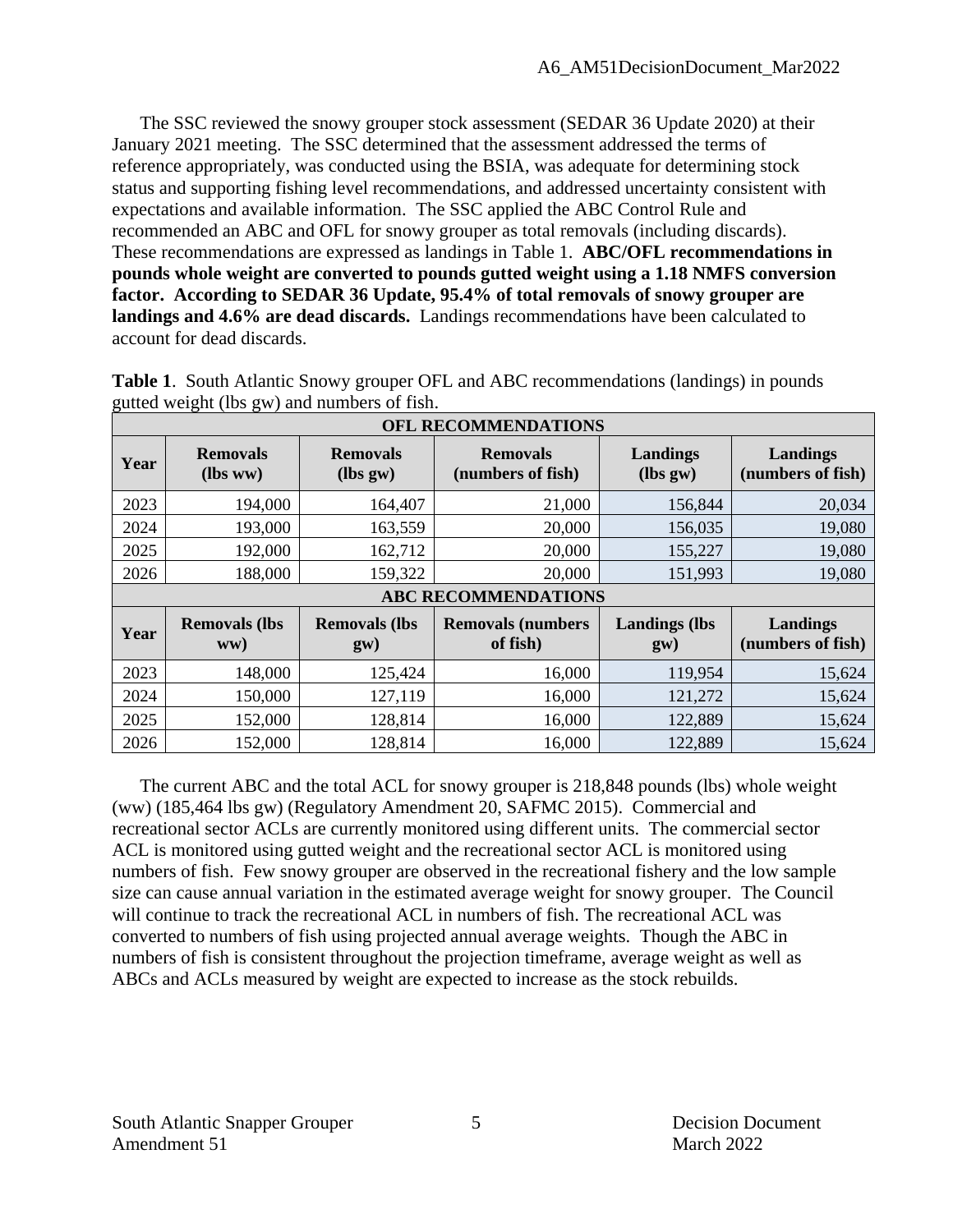# **Options for Proposed Actions**

#### **1. Revise the acceptable biological catch, total annual catch limit, and annual optimum yield for snowy grouper**

## **Background:**

• Based on **Option 2** (ABC=ACL=OY), the following decreases from the current total ACL may be observed under proposed catch levels (**Table 2**).

**Table 2.** The difference and percent difference from the current total ACL based on **Action 1, Option 2**. Current total ACL is 185,464 lbs gw.

|         | Total ACL (currently 185,464 lbs gw)*  |                                                  |                                               |  |  |
|---------|----------------------------------------|--------------------------------------------------|-----------------------------------------------|--|--|
| Year    | <b>Updated Total ACL</b><br>$(lbs gw)$ | <b>Difference from current</b><br>$ACL$ (lbs gw) | <b>Percent Difference</b><br>from current ACL |  |  |
| 2023    | 119,954                                | $-65,510$                                        | $-42.9\%$                                     |  |  |
| 2024    | 121,272                                | $-64,192$                                        | $-41.9%$                                      |  |  |
| 2025    | 122,889                                | $-62,575$                                        | $-40.6%$                                      |  |  |
| $2026+$ | 122,889                                | $-62,575$                                        | $-40.6%$                                      |  |  |

\*The current ACL was determined using MRIP CHTS recreational landings.

**PREVIOUS COUNCIL DIRECTION TO STAFF:** Keep recreational landings in numbers of fish

## **Options:**

**Table 3.** ACL, OY, and ABC options of proposed **Action 1**.

| <b>Options</b>              | ABC, total ACL,<br>annual OY | <b>Recreational</b> |  |
|-----------------------------|------------------------------|---------------------|--|
|                             |                              | landings data used  |  |
| <b>Option 1 (No Action)</b> | $ACL=OY=current ABC$         | <b>MRIP-CHTS</b>    |  |
| <b>Option 2</b>             | ACL=OY=updated               | <b>MRIP-FES</b>     |  |
|                             | <b>ABC</b>                   |                     |  |
| <b>Option 3</b>             | $ACL=OY=95%$                 | <b>MRIP-FES</b>     |  |
|                             | updated ABC                  |                     |  |
| <b>Option 4</b>             | $ACL=OY=90%$                 | <b>MRIP-FES</b>     |  |
|                             | updated ABC                  |                     |  |
| <b>Option 5</b>             | $ACL=OY=80%$                 | <b>MRIP-FES</b>     |  |
|                             | updated ABC                  |                     |  |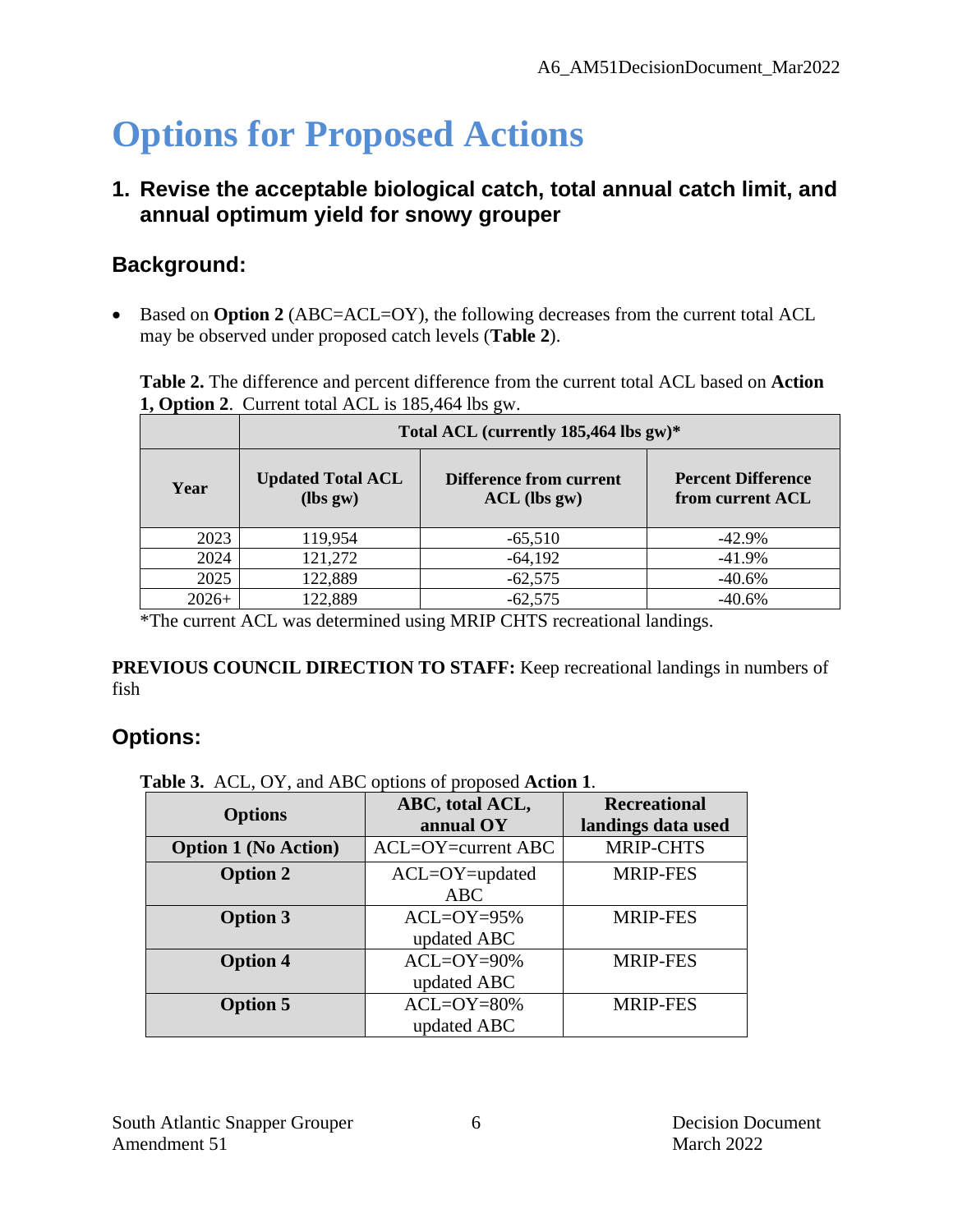| $\sqrt{2}$             | <b>Pounds Gutted Weight</b> |         |         |         |  |  |
|------------------------|-----------------------------|---------|---------|---------|--|--|
| Option                 | 2023                        | 2024    | 2025    | $2026*$ |  |  |
| Option 1 (No Action)** | 185,464                     | 185,464 | 185,464 | 185,464 |  |  |
| Option $2***$          | 119,954                     | 121,272 | 122,889 | 122,889 |  |  |
| Option $3***$          | 113,956                     | 115,208 | 116,745 | 116,745 |  |  |
| Option $4***$          | 107,959                     | 109,145 | 110,600 | 110,600 |  |  |
| Option $5***$          | 95,963                      | 97,018  | 98,311  | 98,311  |  |  |

**Table 4.** The total ACL for snowy grouper under **Options 1 (No Action) – 5** in gutted weight

\*The 2026 ACL will remain in place until modified.

\*\*Current ABC=ACL and this represents CHTS estimates where appropriate for recreational data.

\*\*\*Represents FES estimates where appropriate for recreational data.

#### **Scoping Comments:**

No Scoping comments relevant to this action were received.

### **Committee Action:**

- REVIEW SCOPING COMMENTS PERTAINING TO THIS ACTION.
- REVIEW RANGE OF OPTIONS AND MODIFY AS NEEDED.
- SELECT PREFERRED OPTION TO FACILITATE FURTHER ANALYSES.

DRAFT MOTION: SELECT OPTION X AS THE PREFERRED OPTION FOR ACTION 1.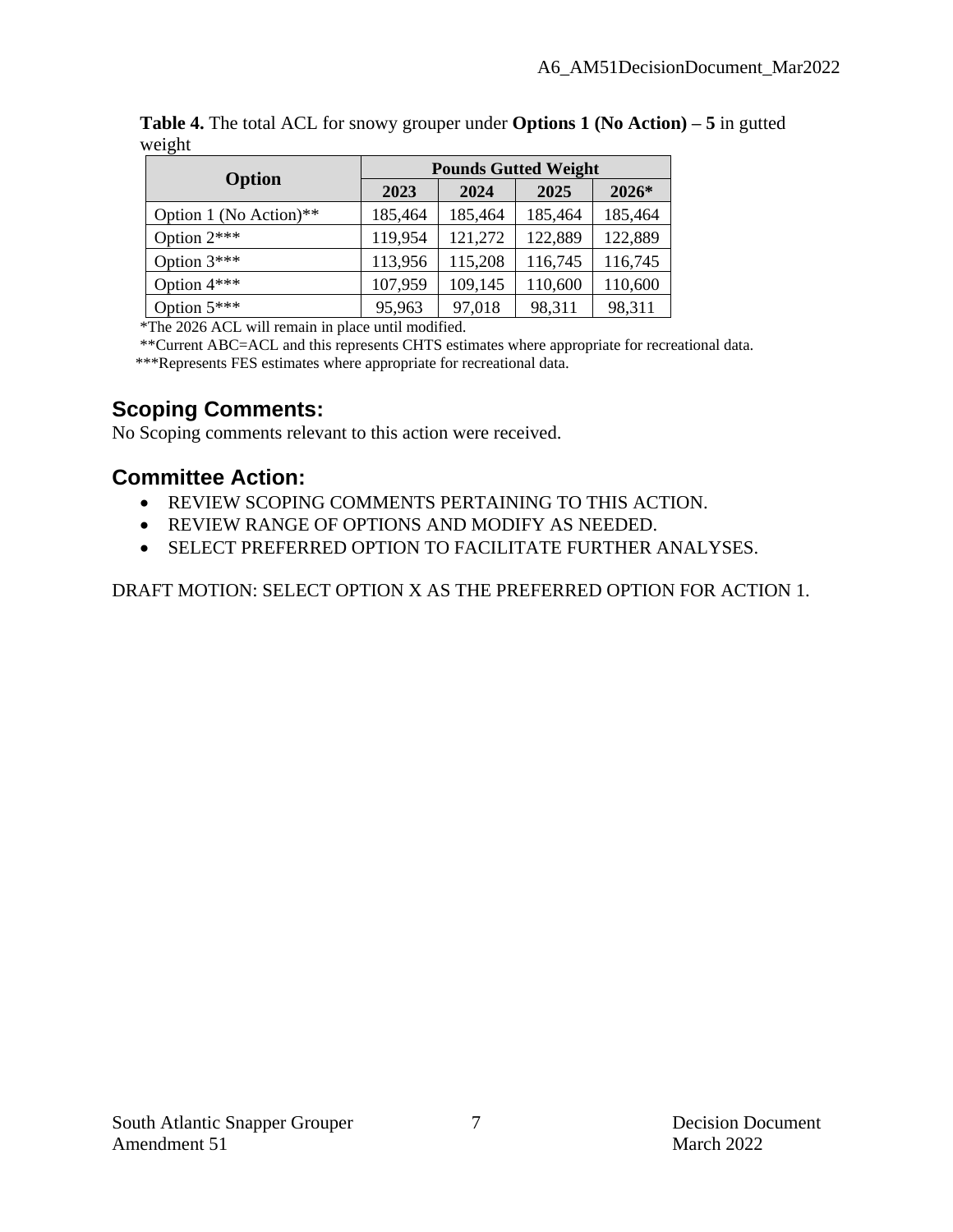#### **2. Revise sector allocations and sector annual catch limits for snowy grouper**

## **Background:**

• Commercial landings of snowy grouper in the South Atlantic averaged 106.6% of the commercial ACL from 2015 through 2020. Commercial closures have occurred each year from 2015-2020 (Table 5). The commercial split season, which allows for the incidental harvest of snowy grouper when targeting blueline tilefish, allocates 70% of the commercial ACL to January-June and 30% of the commercial ACL to July-December. Any underage of the sector ACL in Season 1 automatically rolls over into Season 2. This split season went into effect February 2020 through Regulatory Amendment 27.

**Table 5.** Commercial landings (lbs gw) and the percentage of the commercial ACL landed each year from 2015-2020.

| Year | <b>Season(s) and Closures</b>                                                   | $ACL$ (lbs gw) | $%$ ACL |
|------|---------------------------------------------------------------------------------|----------------|---------|
| 2020 | Jan 1 - Jun 30, Jul 1 - Dec 31<br>(closure $12/12/20$ )                         | 153,935        | 100.5   |
| 2019 | Jan 1 - Dec 31 (closure:<br>8/3/19                                              | 144,315        | 105.2   |
| 2018 | Jan 1 - Dec 31 (closure:<br>7/24/18                                             | 144,315        | 101.8   |
| 2017 | Jan 1 - Dec 31 (closure:<br>6/22/17                                             | 135,380        | 100.3   |
| 2016 | Jan 1 - Dec 31 (closure:<br>6/14/16                                             | 125,760        | 118.8   |
| 2015 | Jan 1 - Dec 31 (closure:<br>$7/6/2015$ , re-opened<br>$8/20/2015$ , $9/22/15$ ) | 115,451        | 112.7   |

Note: The commercial split season was first effective in 2020.

Source: [http://sero.nmfs.noaa.gov/sustainable\\_fisheries/acl\\_monitoring/index.html](http://sero.nmfs.noaa.gov/sustainable_fisheries/acl_monitoring/index.html)

• Recreational landings of snowy grouper in the South Atlantic averaged 68.8% of the recreational ACL from 2015 through 2020 based on CHTS (i.e. not FES) landings (Table 6). The snowy grouper recreational bag limit was reduced to 1 fish per vessel per day in October 2006 (Amendment 13C) to constrain harvest below the ACL.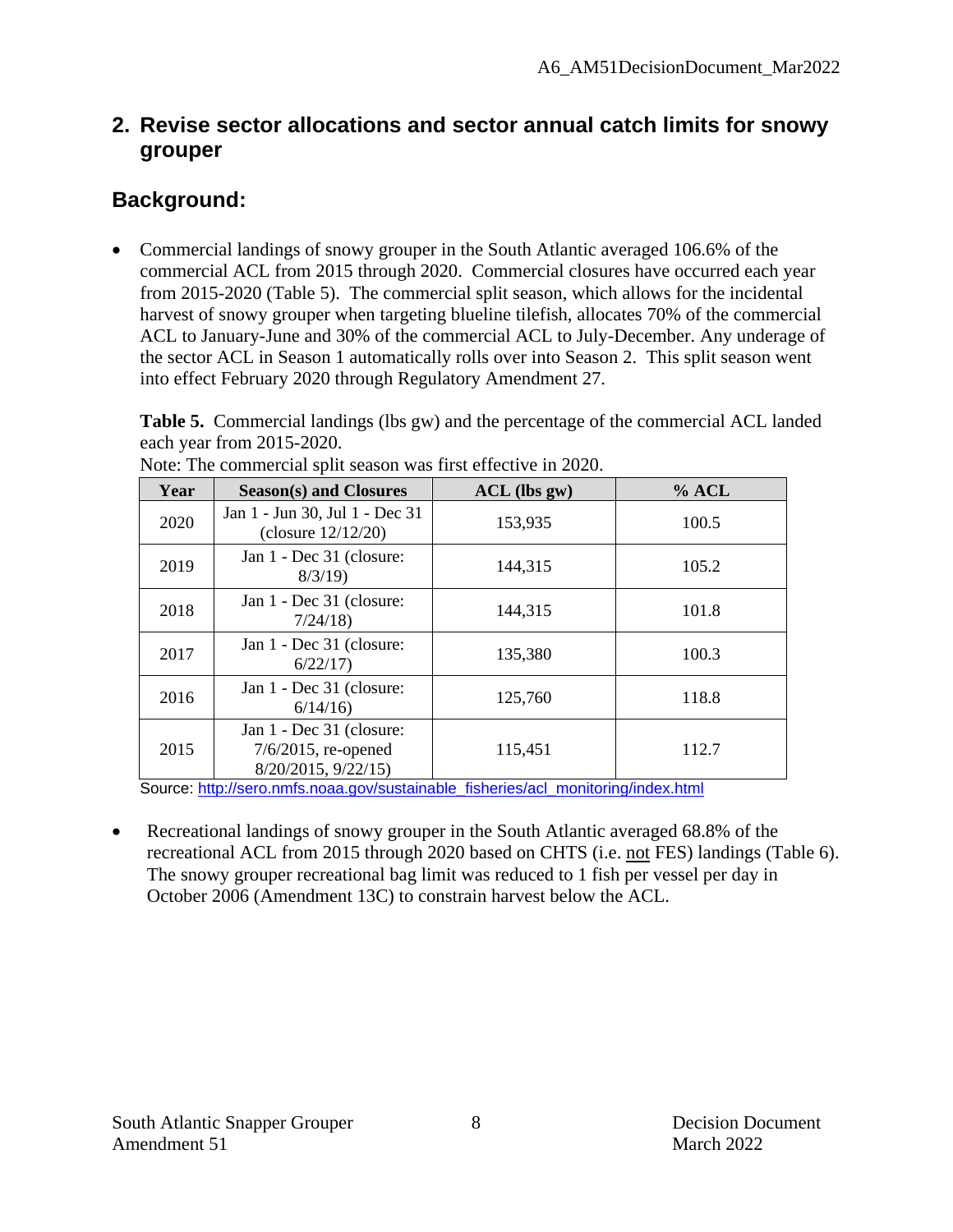**Table 6.** Recreational landings (numbers) and the percentage of the recreational ACL landed each year from 2015-2020.

Note: Since the ACLs through 2020 were established using CHTS data, CHTS landings were used to determine the % ACL used each year from 2015-2020.

| Year | <b>Season and Closures</b>            | <b>ACL</b> (numbers of fish;<br><b>MRIP CHTS)</b> | $%$ ACL |
|------|---------------------------------------|---------------------------------------------------|---------|
| 2020 | May $1 - Aug\ 31$                     | 5,315                                             | 25.0    |
| 2019 | May $1 - Aug\ 31$                     | 5,315                                             | 37.0    |
| 2018 | May $1 - Aug\ 31$                     | 4,983                                             | 56.0    |
| 2017 | May $1 - Aug$ 31                      | 4,819                                             | 38.1    |
| 2016 | May $1 - Aug$ 31                      | 4,483                                             | 217.4   |
| 2015 | May $1 - Aug\ 31$ (closure:<br>9/1/15 | 4,152                                             | 39.0    |

Source: [http://sero.nmfs.noaa.gov/sustainable\\_fisheries/acl\\_monitoring/index.html](http://sero.nmfs.noaa.gov/sustainable_fisheries/acl_monitoring/index.html)

• Figure 2 shows snowy grouper commercial and recreational landings (lbs ww) by year from 1986 through 2020. In 2011, the 240 ft deepwater closure was put into place through Amendment 17B for six species, including snowy grouper, but was then removed later in 2011 through Regulatory Amendment 10.



**Figure 2.** Snowy grouper commercial and recreational landings (lbs ww) by year from 1986 through 2020. Commercial landings are in black. Recreational MRIP FES estimates are in red. Sources: SEFSC Commercial ACL Datasets (Commercial ACL File October 9, 2020 and

South Atlantic Snapper Grouper 9 9 Decision Document Amendment 51 March 2022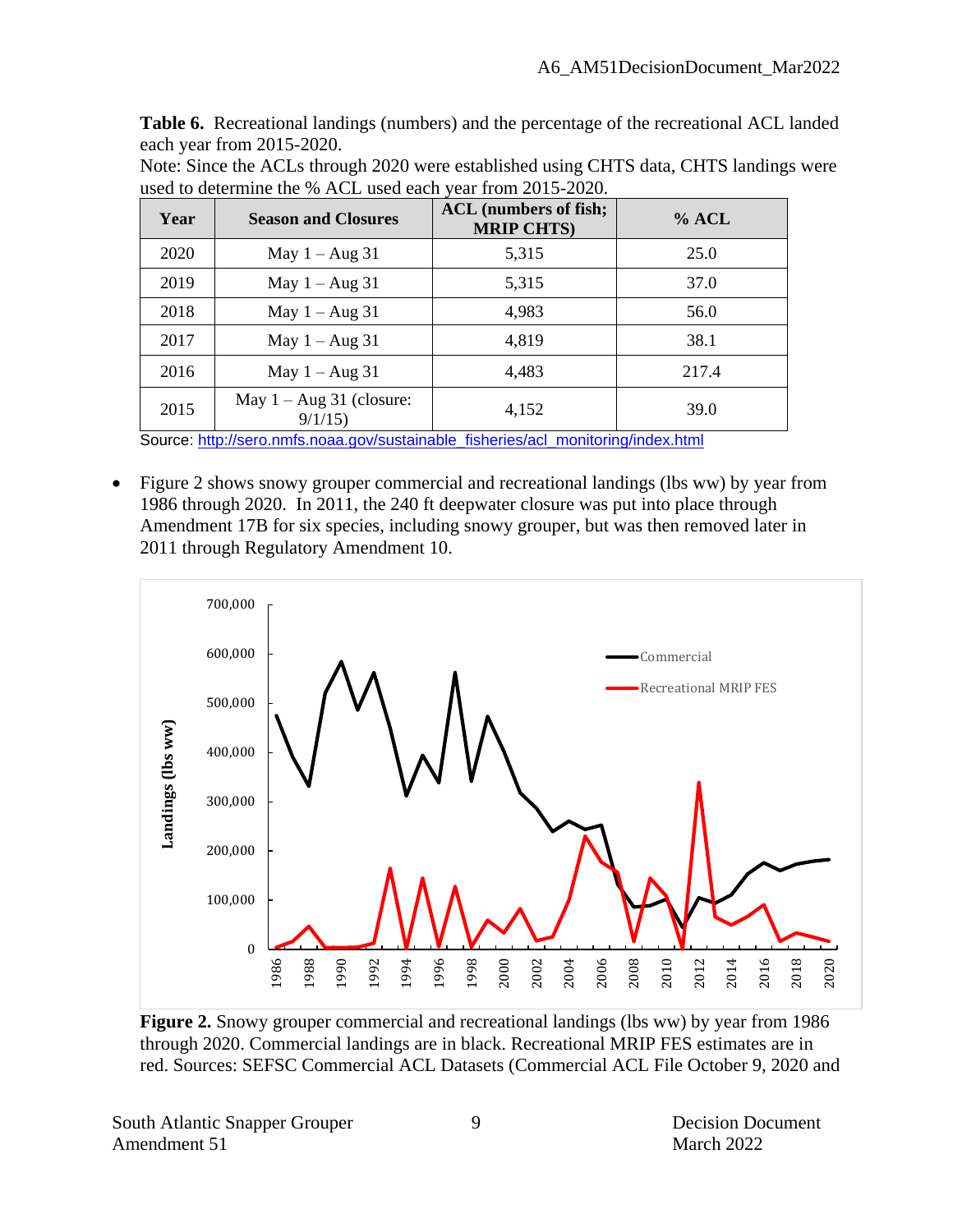the ACL file provided April 5, 2021 for landings from 2014-2020); SEFSC Recreational MRIP FES ACL file (May 11, 2021).

- Percentages under **Option 2** are based on average landings from 1986 to 2005 using a revised dataset that is inclusive of MRIP FES estimates.
- Allocation under **Option 3** is based on applying the formula of sector annual catch limit = ((mean landings  $2006-2008$ )\* $0.5$ )) + ((mean landings 1986-2008)\* $0.5$ ) to a revised dataset that is inclusive of Marine Recreational Information Program Fishing Effort Survey estimates.
- For **Options 2** and 3, the total ACL listed in the tables is representative of Option 2 (ACL=ABC) for Action 1. The revised total annual catch limit includes recreational landings based on the MRIP FES method and reflects stock assessment results of SEDAR 36 Update.
- Note that the commercial snowy grouper ACL is currently allocated between two seasons with 70% of the commercial ACL allocated to season 1 (Jan-Jun) and 30% to season two (Jul-Dec).

# **Options:**

| <b>Option</b>                  | <b>Commercial/recreational</b><br>allocation | <b>Basis for allocation</b>                                     |
|--------------------------------|----------------------------------------------|-----------------------------------------------------------------|
| <b>Option 1 (No</b><br>change) | 83%/17%                                      | Average landings from<br>1986-2005 used in Reg.<br>Amendment 20 |
| Option 2                       | 87.55%/12.45%                                | <b>Updated Average landings</b><br>from 1986-2005               |
| <b>Option 3</b>                | 73.36%/26.64%                                | Allocation formula                                              |

**Table 7.** Allocation options for proposed **Action 2**.

**Note:** all options applied to the revised total ACL from previous action.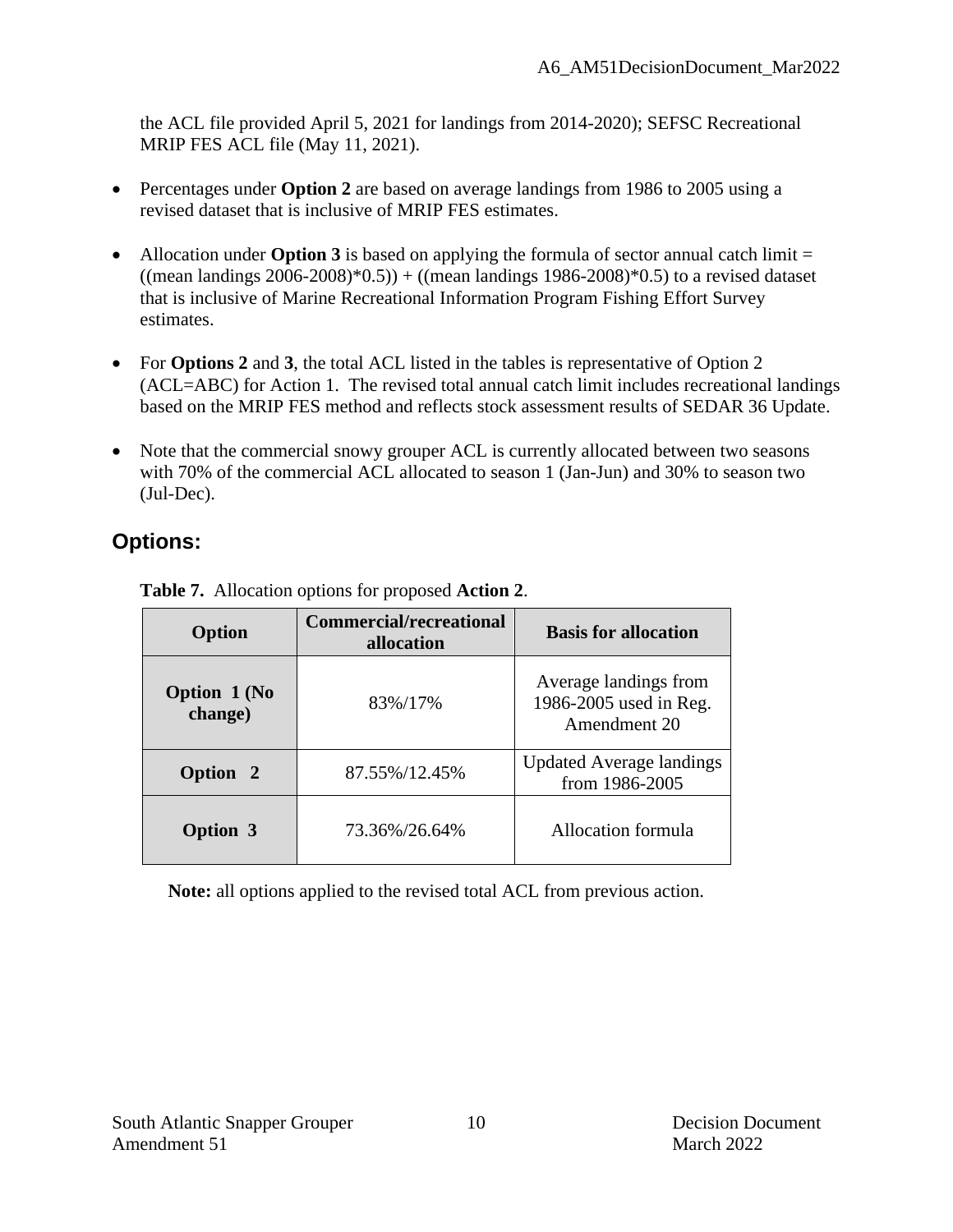**Table 8.** The commercial and recreational sector allocations for snowy grouper based on the revised total ACL=ABC from Option 2 of Action 1. Recreational allocations were determined using an average weight from 2016-2018 from SEDAR 36 Update (8.93 lbs gw). The commercial season is split into two seasons. Season 1 is from January  $1 -$  June 31 and it receives 70% of the total commercial ACL. Season 2 is from July 1 – December 31 and it receives 30% of the total commercial ACL.

| Year            | <b>Recreational</b><br><b>Allocation of</b><br>the Total<br><b>ACL</b> | <b>Recreational</b><br><b>ACL</b><br>(numbers of<br>fish) | <b>Commercial</b><br><b>Allocation of</b><br>the Total<br><b>ACL</b> | <b>Commercial</b><br><b>ACL</b> (lbs<br>gw) | <b>Commercial</b><br><b>Season 1 (lbs</b><br>gw) 70% | <b>Commercial</b><br><b>Season 2 (lbs</b><br>gw) 30% |
|-----------------|------------------------------------------------------------------------|-----------------------------------------------------------|----------------------------------------------------------------------|---------------------------------------------|------------------------------------------------------|------------------------------------------------------|
|                 |                                                                        |                                                           | <b>Option 1 (No Action)</b>                                          |                                             |                                                      |                                                      |
| 2023            |                                                                        | 2,284                                                     |                                                                      | 99,562                                      | 69,693                                               | 29,869                                               |
| 2024            | 17%                                                                    | 2,309                                                     | 83%                                                                  | 100,656                                     | 70,459                                               | 30,197                                               |
| 2025            |                                                                        | 2,339                                                     |                                                                      | 101,998                                     | 71,399                                               | 30,599                                               |
| 2026*           |                                                                        | 2,339                                                     |                                                                      | 101,998                                     | 71,399                                               | 30,599                                               |
|                 |                                                                        |                                                           | <b>Option 2</b>                                                      |                                             |                                                      |                                                      |
| 2023            |                                                                        | 1,679                                                     |                                                                      | 109,038                                     | 76,327                                               | 32,711                                               |
| 2024            | 12.45%                                                                 | 1,698                                                     | 87.55%                                                               | 110,236                                     | 77,165                                               | 33,071                                               |
| 2025            |                                                                        | 1,720                                                     |                                                                      | 111,706                                     | 78,194                                               | 33,512                                               |
| 2026*           |                                                                        | 1,720                                                     |                                                                      | 111,706                                     | 78,194                                               | 33,512                                               |
| <b>Option 3</b> |                                                                        |                                                           |                                                                      |                                             |                                                      |                                                      |
| 2023            |                                                                        | 3,573                                                     |                                                                      | 88,046                                      | 61,632                                               | 26,414                                               |
| 2024            |                                                                        | 3,612                                                     |                                                                      | 89,014                                      | 62,310                                               | 26,704                                               |
| 2025            | 26.64%                                                                 | 3,661                                                     | 73.36%                                                               | 90,201                                      | 63,141                                               | 27,060                                               |
| 2026*           |                                                                        | 3,661                                                     |                                                                      | 90,201                                      | 63,141                                               | 27,060                                               |

|  |  |  |  | *The 2026 ACL would remain in place until modified. |
|--|--|--|--|-----------------------------------------------------|
|  |  |  |  |                                                     |

**Note:** The revised sector annual catch limits in Options 1 (No Action) through 3 reflect the revised total annual catch limit in Option 2 of Action 1. The revised total annual catch limit includes recreational landings from the MRIP FES method where appropriate, as well as updates to commercial and headboat landings used in the latest assessment (SEDAR 36 update).

### **Scoping Comments:**

- Two commenters were opposed to reallocations which resulted in a higher allocation to the recreational sector.
- One of these commenters expressed concern over increasing discards with reduce catch levels especially as fishermen continue to target blueline tilefish.

### **Committee Action:**

- REVIEW SCOPING COMMENTS PERTAINING TO THIS ACTION.
- REVIEW RANGE OF OPTIONS AND MODIFY AS NEEDED.
- SELECT PREFERRED OPTION TO FACILITATE FURTHER ANALYSES.

DRAFT MOTION: SELECT OPTION X AS THE PREFERRED OPTION FOR ACTION 2.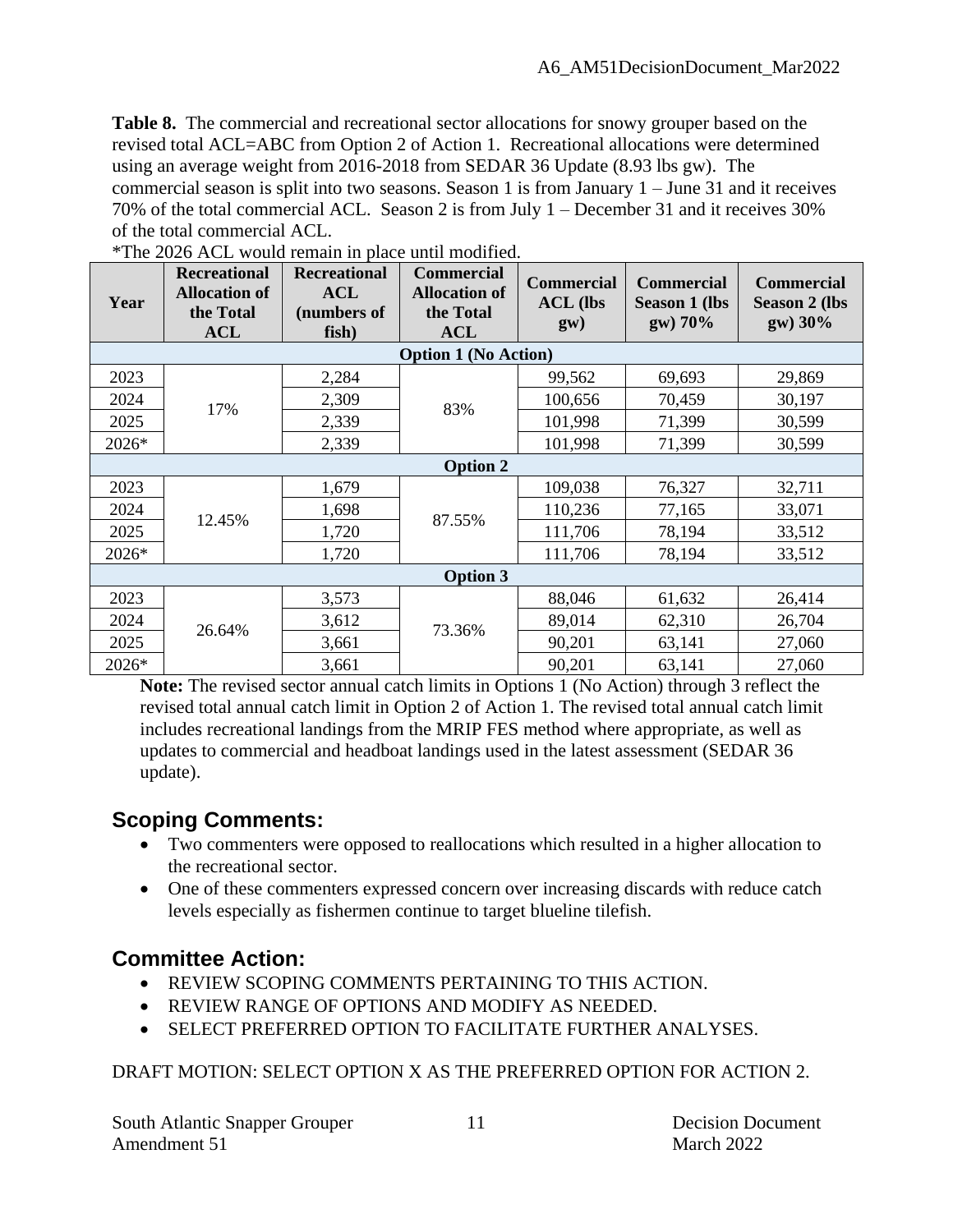### **3. Reduce the snowy grouper commercial trip limit**

### **Background:**

• Approximately 40% of the trips harvesting snowy grouper are estimated to have landed between 151 and 200 lbs gw (**Figure 3**; also see **Appendix I**). Trips estimated to have harvested greater than 200 lbs gw were normalized to 200 lbs gw when estimating potential reductions from lowering trip limit trip limit reductions (**Table 9**).



**Figure 3.** The percent of commercial trips (n=3,249) harvesting snowy grouper by bin from 2016 through 2019. Source: SEFSC commercial logbook [May 6, 2021].

| <b>Table 9.</b> The predicted percent change in snowy grouper commercial landings per trip from |  |
|-------------------------------------------------------------------------------------------------|--|
| reductions in the current 200-lb gw trip limit.                                                 |  |

| <b>Current Trip Limit</b><br>$lbs gw$ | <b>Potential Trip Limit</b><br>$lbs gw$ | <b>Predicted Change in</b><br>Landings |
|---------------------------------------|-----------------------------------------|----------------------------------------|
| $200 - lb$                            | $150$ -lb                               | $-16\%$                                |
| $200 - lb$                            | 100-lb                                  | $-38\%$                                |

#### **Snapper Grouper AP Comments/Recommendations :**

#### **Feedback:**

- More recreational effort noticed in certain areas.
- Cryptic population on snowy wrecks needs to be examined.
- Trip limits need enforcement to be effective.

#### **AP Recommendations:**

• The AP would like to try to keep fishery open as long as possible, modify trip limits to reduce effort.

South Atlantic Snapper Grouper 12 Decision Document Amendment 51 March 2022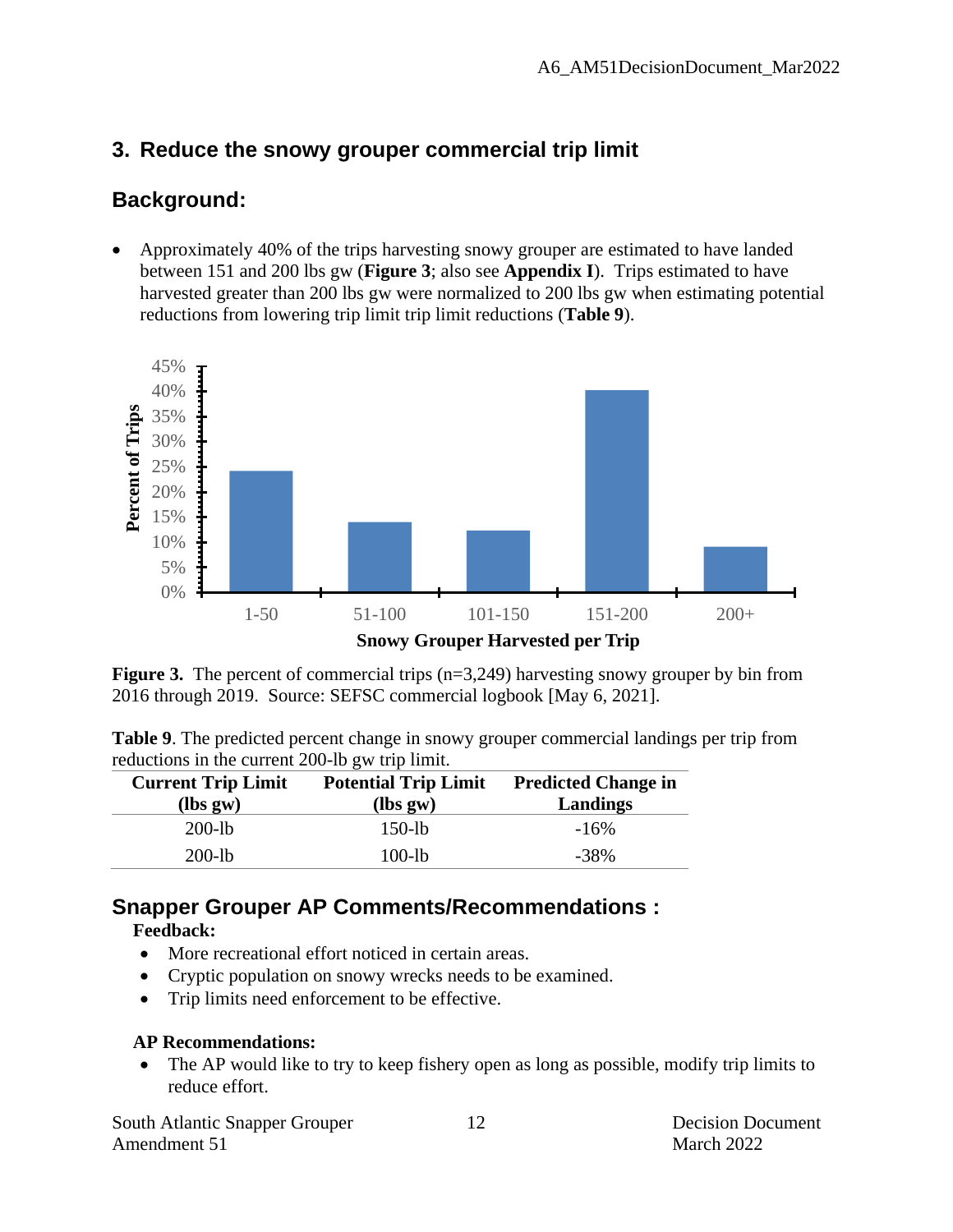- $\circ$  There was concern that a trip limit reduction may not make the trip to snowy depths worth it.
- The AP prefers the 200 lbs trip limit.

**PREVIOUS COUNCIL DIRECTION TO STAFF:** Include 150 lbs and 100 lbs gw options OR consideration of a commercial spawning season closure under Action 3 for AP discussion.

### **Options:**

| Option               | <b>Trip Limit</b> |
|----------------------|-------------------|
| Option 1 (no change) | $200$ lbs gw      |
| Option 2             | $150$ lbs gw      |
| Option 3             | $100$ lbs gw      |

**Table 10.** A summary of options for Action 3.

### **Preliminary Analysis:**

- An analysis of the effects of the commercial trip limit reduction to the commercial season length was conducted for each allocation option. For Action 2 Option 1, an approximately 4-month season is predicted for the 200 and 150 lbs gw trip limit for season 1. For the 100 lbs gw trip limit, an approximately 6-month season is expected. For season 2 under this alternative an approximately 2-, 3-, and 4-month season are predicted for the 200, 150, and 100 lbs gw trip limits respectively.
- For Action 2 Option 2, an approximately 4-, 5-, and 6-month season was predicted for the 200, 150, and 100 lbs gw trip limit respectively for season 1. For season two an approximately 2-, 3-, and 4-month season are predicted for the 200, 150, and 100 lbs gw trip limits respectively.
- For Action 2 Option 3, both the 200 and 150 lbs gw trip limits are predicted to result in a 4-month season while the 100 lbs trip limit is predicted to result in a 5-month season for season 1. For season 2, the 200 and 150 lbs gw trip limit would result in a predicted season length of 2-months while the 100 lbs gw trip limit would lead to an approximately 3-month season.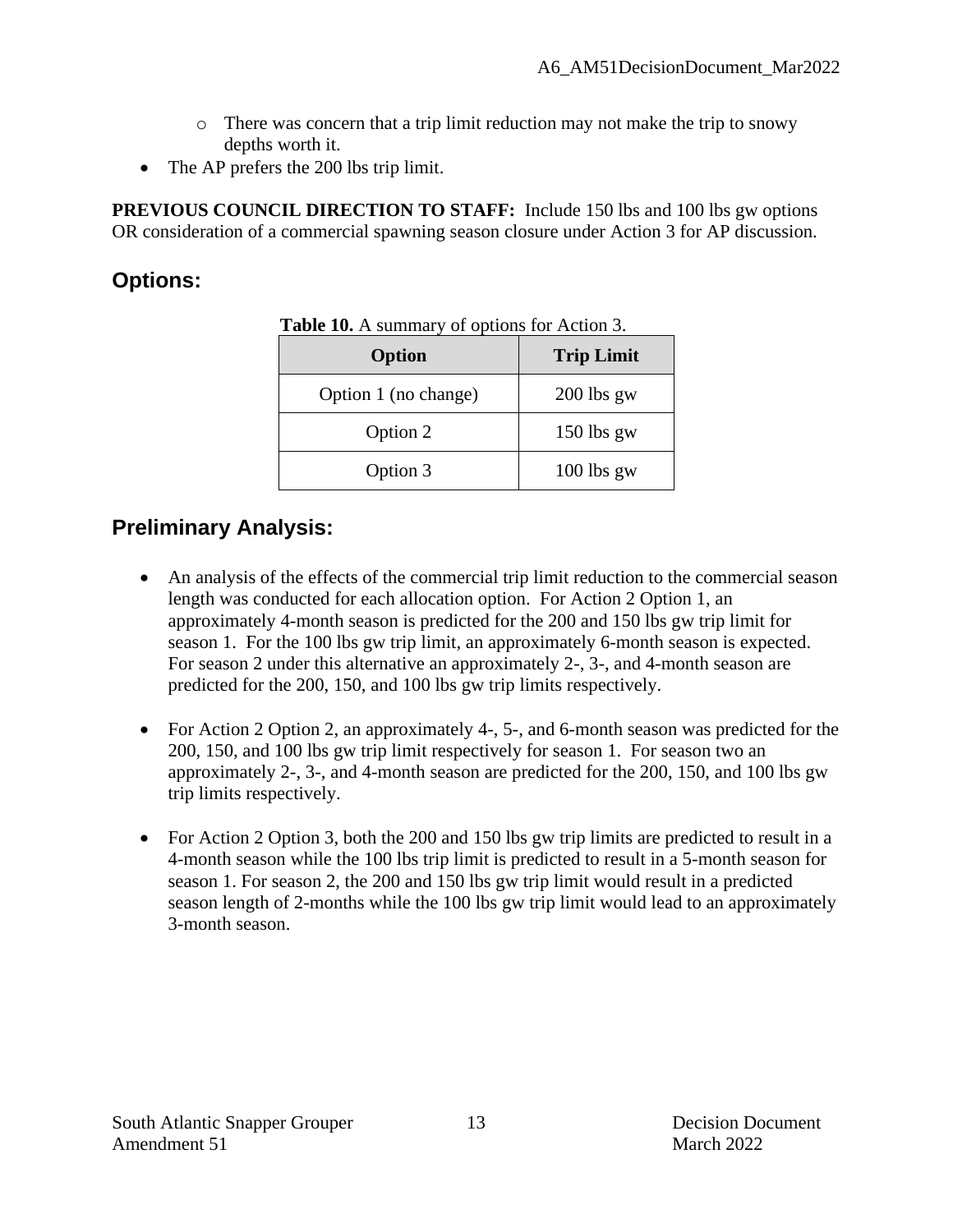**Table 10.** The projected closure dates in 2023 with each commercial ACL option for snowy grouper by season with different trip limit options and 95% confidence interval (CI). Note that 70% of the ACL is allocated to the January through June season and 30% to the July through December season and the ACL will increase from 2023 through 2026 when it will remain the same.

| Action 2 Sector ACL Option 1: Commercial ACL= 99,562 lbs gw (83% of total ACL) |            |                   |                              |                                                                                    |  |
|--------------------------------------------------------------------------------|------------|-------------------|------------------------------|------------------------------------------------------------------------------------|--|
|                                                                                | <b>ACL</b> | <b>Trip Limit</b> | <b>Closure Date</b>          | Season Length                                                                      |  |
| Season                                                                         | (lbs gw)   | (lbs gw)          |                              | $(95\% \text{ CI})$                                                                |  |
| January $1 -$ June 30                                                          | 69,693     | 200               | April 15                     | Apr $2 - May 1$                                                                    |  |
| January $1 -$ June 30                                                          | 69,693     | 150               | April 29                     | Apr 15 – May 20                                                                    |  |
| January $1 -$ June 30                                                          | 69,693     | 100               | June 3                       | May $14 - No$ Closure                                                              |  |
| July $1 -$ December 31                                                         | 29,869     | 200               | August 20                    | Aug $8 -$ Sep 29                                                                   |  |
| July $1 - December 31$                                                         | 29,869     | 150               | September 3                  | Aug $16 - Dec 2$                                                                   |  |
| July $1 - December 31$                                                         | 29,869     | 100               | October 8                    | $Sep 4 - No Closure$                                                               |  |
|                                                                                |            |                   |                              | Action 2 Sector ACL Option 2: Commercial ACL= 109,038 lbs gw (87.55% of total ACL) |  |
|                                                                                | <b>ACL</b> | <b>Trip Limit</b> | <b>Closure Date</b>          | Season Length                                                                      |  |
| Season                                                                         | (lbs gw)   | (lbs gw)          |                              | $(95\% \text{ CI})$                                                                |  |
| January $1 -$ June 30                                                          | 76,327     | 200               | April 22                     | Apr $8 - May 11$                                                                   |  |
| January $1 -$ June 30                                                          | 76,327     | 150               | May 8                        | Apr 23 – May 31                                                                    |  |
| January $1 -$ June 30                                                          | 76,327     | 100               | June 16                      | May $25 - No$ Closure                                                              |  |
| July $1 - December 31$                                                         | 32,711     | 200               | August 27                    | Aug 12 – Oct 17                                                                    |  |
| July $1 - December 31$                                                         | 32,711     | 150               | September 11                 | Aug $21 - No$ Closure                                                              |  |
| July $1 -$ December 31                                                         | 32,711     | 100               | October 24                   | Sep 13 – No Closure                                                                |  |
| <b>Action 2 Sector ACL Option 3:</b>                                           |            |                   | Commercial ACL=88,046 lbs gw | $(73.36\%$ of total ACL)                                                           |  |
| Season                                                                         | <b>ACL</b> | <b>Trip Limit</b> | <b>Closure Date</b>          | Season Length                                                                      |  |
|                                                                                | (lbs gw)   | (lbs gw)          |                              | (95% CI)                                                                           |  |
| January $1 -$ June 30                                                          | 61,632     | 200               | April 6                      | Mar $23 -$ Apr 21                                                                  |  |
| January $1 -$ June 30                                                          | 61,632     | 150               | April 19                     | Apr $5 - May 6$                                                                    |  |
| January $1 -$ June 30                                                          | 61,632     | 100               | May 18                       | May $1 -$ Jun 12                                                                   |  |
| July $1 - December 31$                                                         | 26,414     | 200               | August 12                    | Aug $3 -$ Sep 14                                                                   |  |
| July 1 - December 31                                                           | 26,414     | 150               | August 24                    | Aug $10 - Oct 8$                                                                   |  |
| July $1 - December 31$                                                         | 26,414     | 100               | September 21                 | Aug $26 - No$ Closure                                                              |  |

## **Scoping Comments:**

- Several comments opposed a reduction in commercial trip limit, noting that any trip limit under 200 lbs would not be worth the trip to depths where snowy are caught.
	- o One commenter expressed that an earlier season closure would be preferrable to a reduction in trip limit.
	- o One comment suggested a trip limit step down to avoid complete closures.

### **Committee Action:**

- REVIEW SCOPING COMMENTS PERTAINING TO THIS ACTION.
- REVIEW RANGE OF OPTIONS AND MODIFY AS NEEDED.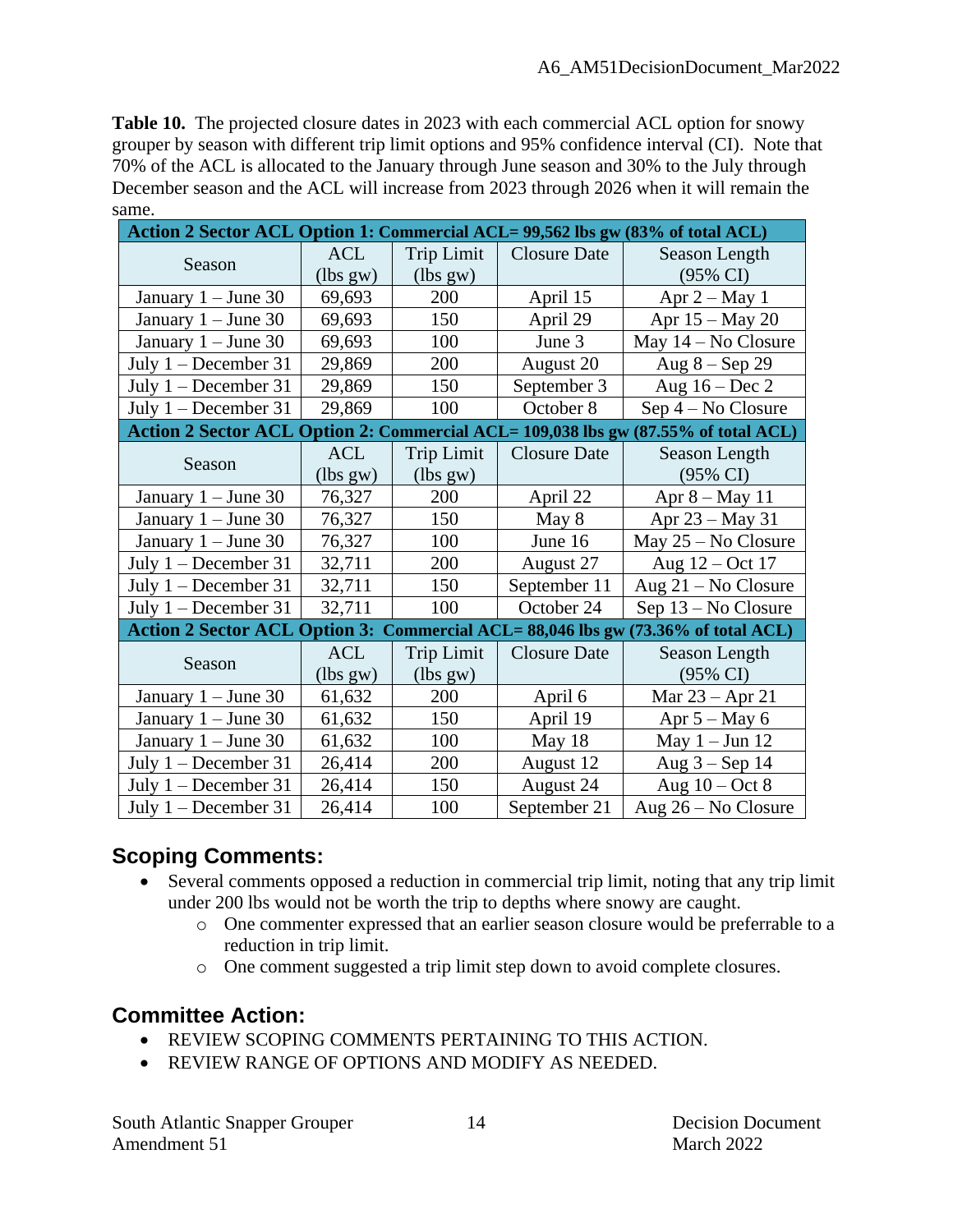# **4. Establish a commercial spawning season closure**

# **Background:**

- A spawning season closure could be considered to allow snowy grouper an increased chance of spawning before they may be harvested and decrease fishing pressure on snowy grouper when they are spawning.
- Farmer et al. (2017) noted that snowy grouper spawn from January through October. The authors considered peak spawning (based on gonadosomatic index) to occur May through August.
- Kolmos et al. (2019) noted that spawning across sizes and ages increased May through August.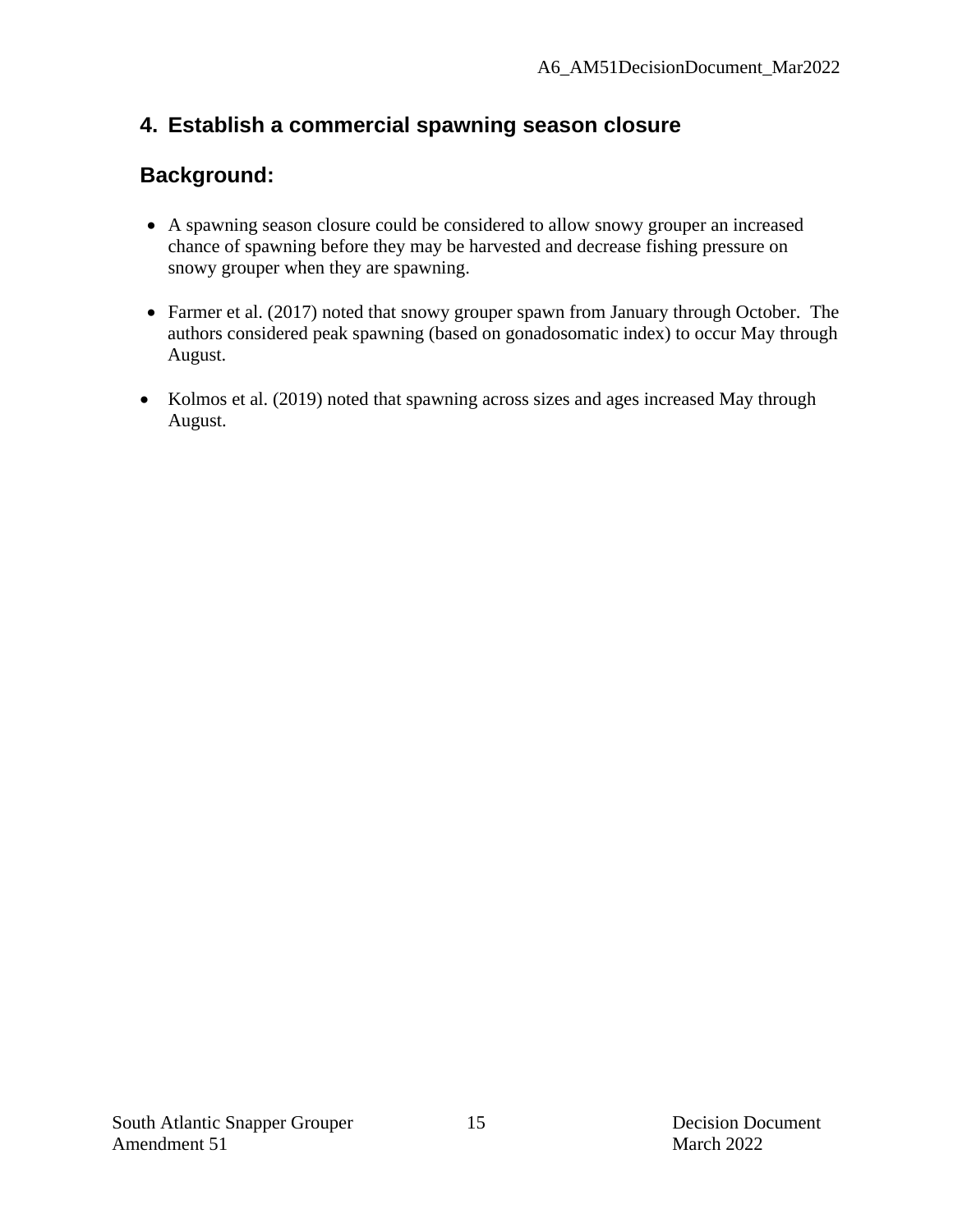

**Figure 4.** Spawning proportion by month. Source: Kolmos et al. (2019)

## **Snapper Grouper AP Comments/Recommendations :**

#### **Feedback:**

- April and May are important times for snowy when shallow water grouper are closed.
- Snowy grouper is often a "top-off" species, keeping them open early in the year is crucial, if there is a spawning closure it would be better to have it later in the year.
- May need to consider geographical changes in spawning.

#### **AP Recommendations:**

• Prefer a spawning closure to retain the current 200 lbs trip limit.

South Atlantic Snapper Grouper 16 16 Decision Document Amendment 51 March 2022

16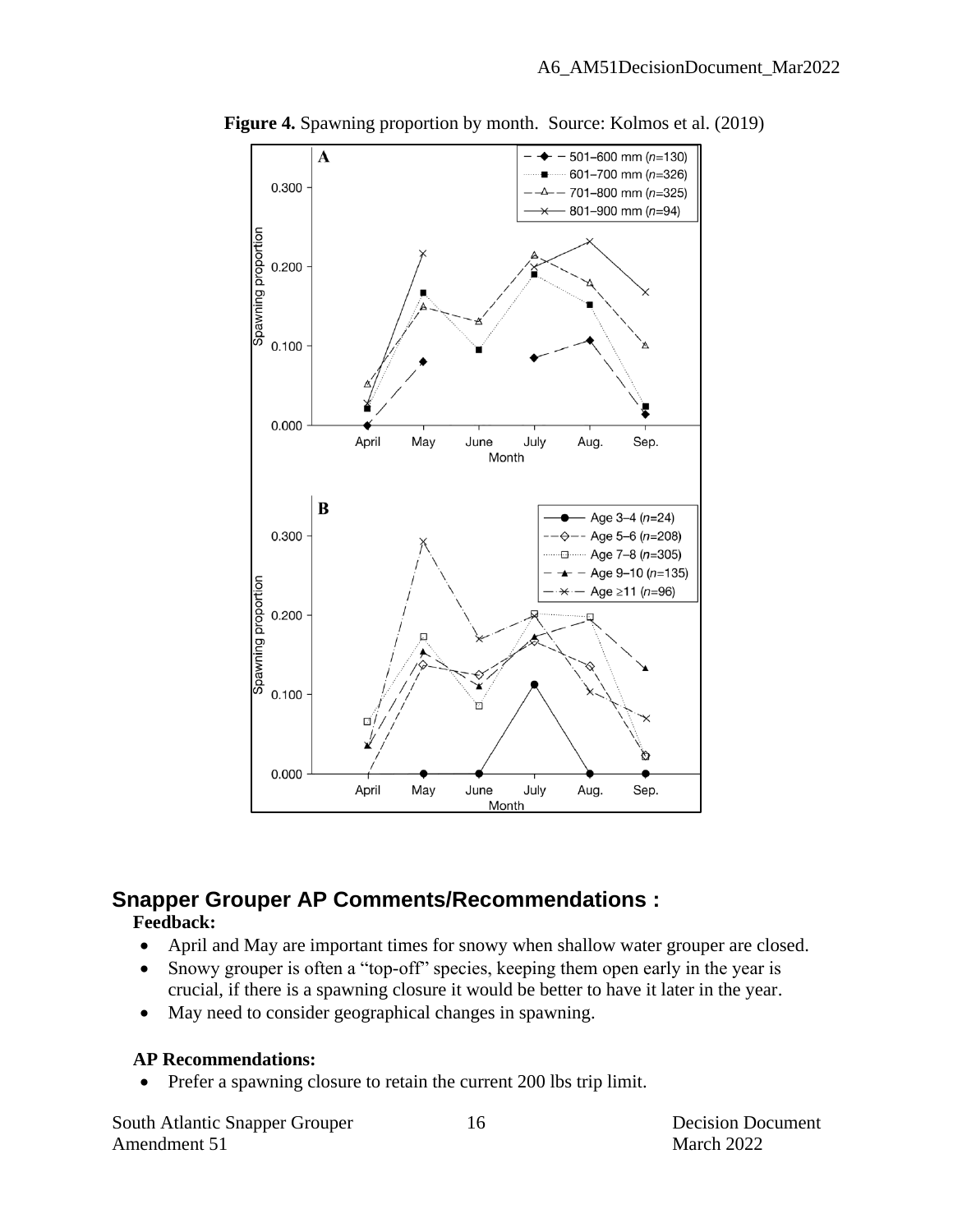• Modify recreational season so it does not coincide with peak spawning.

### **Scoping Comments:**

- One comment was in favor of closing the commercial fishery during peak spawning months while another suggested modifying the season to correspond with seasons of similar deepwater species and shorten if required.
- Other comments opposed any commercial season modifications.

#### **Committee Action:**

- REVIEW SCOPING COMMENTS.
- PROVIDE GUIDANCE ON RANGE OF OPTIONS TO DEVELOP.
	- o WOULD THE COUNCIL LIKE TO HAVE AN ACTION IN THIS AMENDMENT THAT CONSIDERS A SPAWNING SEASON CLOSURE?
	- o IF SO, WHAT OPTIONS SHOULD THE IPT ANALYZE?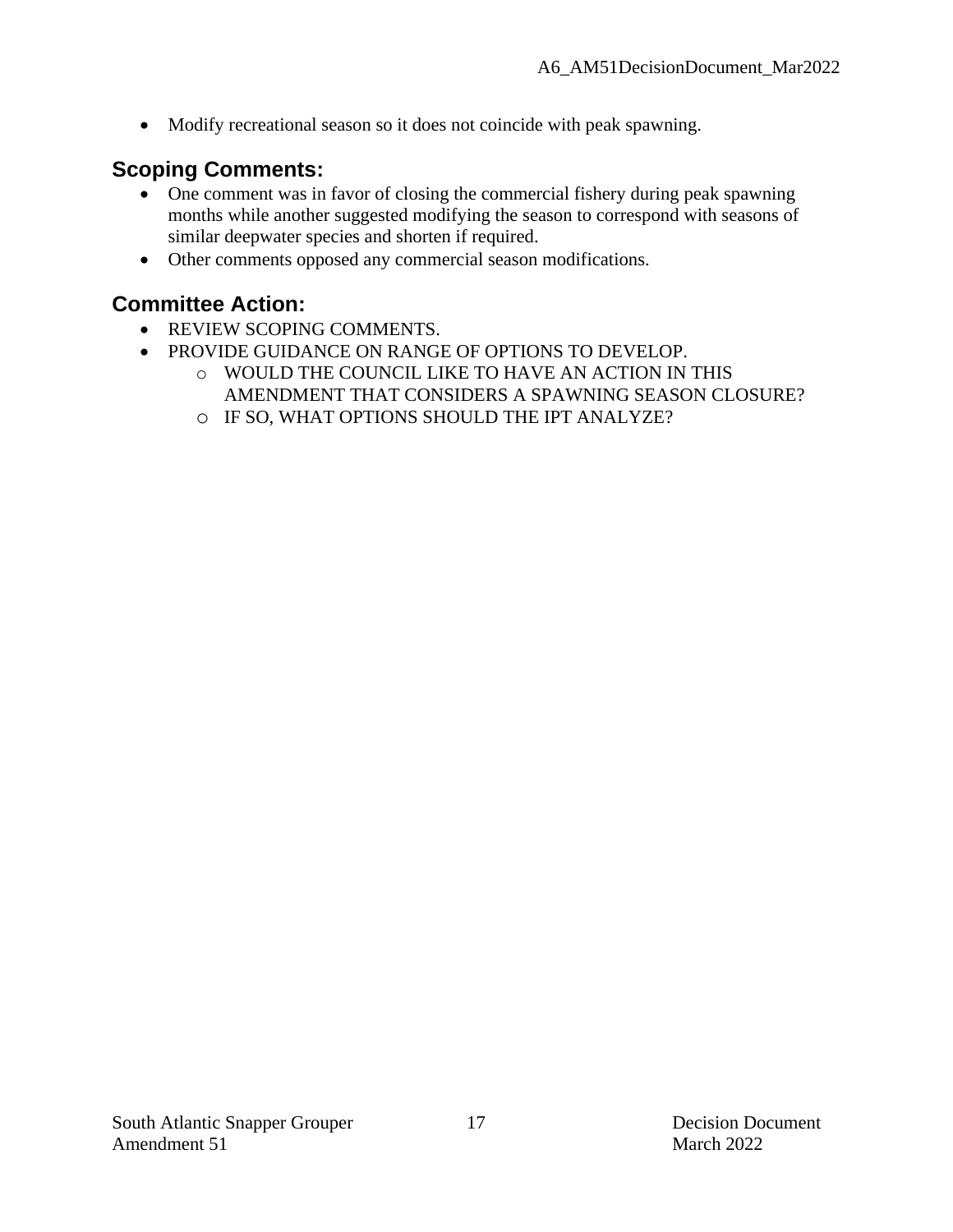# **5. Modify the recreational season**

# **Background:**

- The current recreational season for snowy grouper is May  $1<sup>st</sup>$  through August  $31<sup>st</sup>$  and recreational harvest is limited to one snowy grouper per vessel per day.
- The annual recreational landings of snowy grouper have been less than 10,000 fish every year from 2010 to 2019 except 2012 when landings were over 60,000 fish<sup>1</sup>.
	- o Charter and private recreational trips (estimated through MRIP) averaged 89% of the total recreational landings over the ten-year timeframe.
	- o Recreational landings of snowy grouper from 2010 to 2019 tended to be highest in May - June (wave 3) or July - August (wave 4) **(Figure 5**, 2011 included a deepwater closure for part of the year).
	- o From 2015 to 2019, the average landings were highest during the snowy grouper recreational fishing season May through August (**Figure 6, Table 12**).
	- o Landings were reported in January through April and most of these landings (55%) occurred in 2015, prior to the season being enacted.



**Figure 5.** Recreational landings of snowy grouper (number of fish) by year and wave from 2010 to 2019 for the South Atlantic region. Landings include trips reported from Key West, FL up to the Virginia/North Carolina border.

South Atlantic Snapper Grouper 18 18 Decision Document 18 <sup>1</sup> Note that the SERO ACL Monitoring webpage does not include snowy grouper landings from Monroe County, FL which were included in the landings stream as part of SEDAR 36 (2013) and SEDAR 36 Update (2020).

Amendment 51 March 2022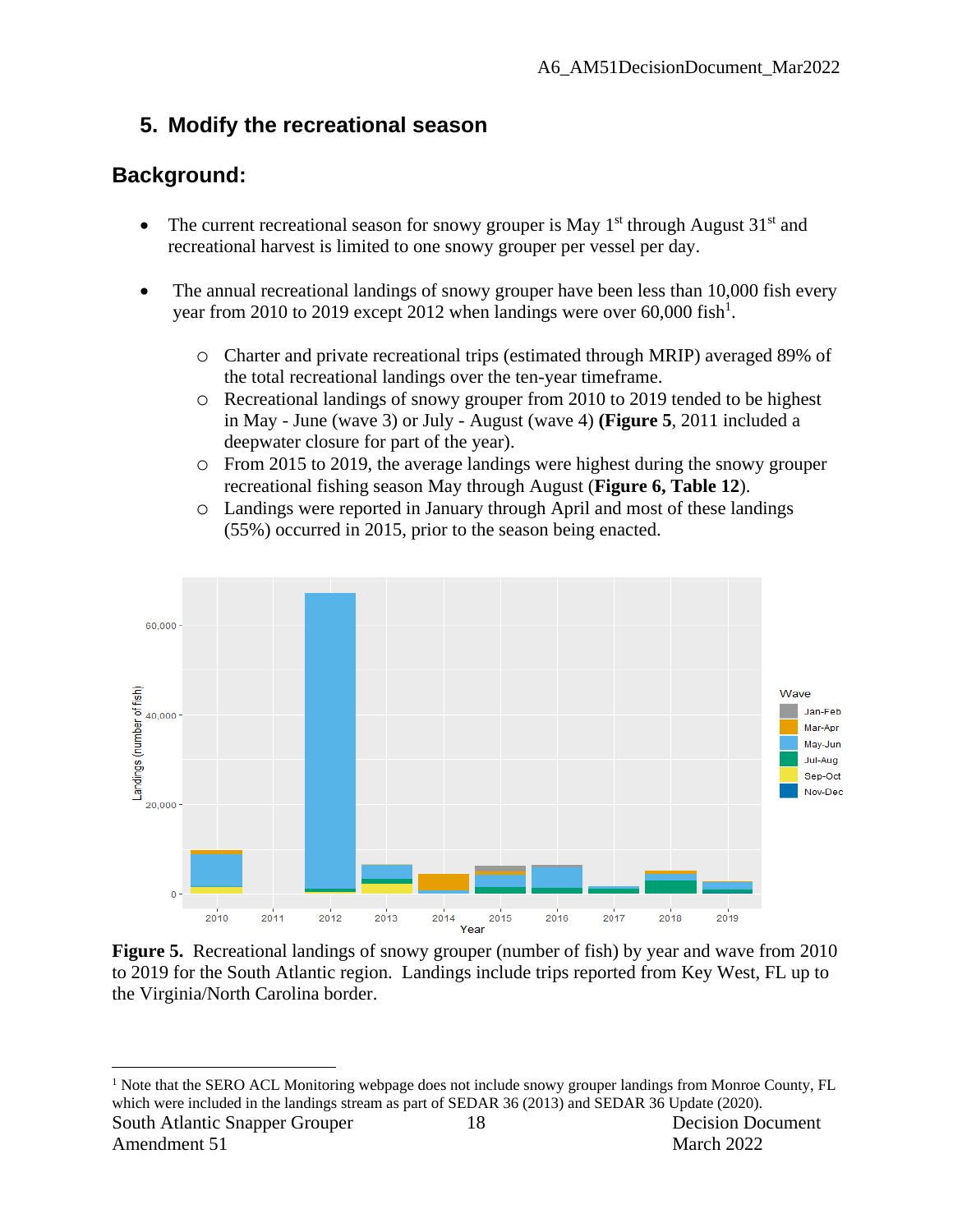

**Figure 6.** Average number of snowy grouper landed in recreational sector by wave from the South Atlantic from 2015 to 2019. The landings included trips reported from Monroe County, FL. Blue bars represent the average landings and lines represent the 95% confidence interval.

# **Preliminary Analysis:**

• An analysis of the recreational season was conducted to predict the season length for each allocation scenario. The average number of snowy grouper landed from 2015-2019 per wave was used to compare to the new recreational ACL. For Action 2, Option 1 the season was predicted to last approximately 1 wave (currently the season lasts two waves). For Action 2 Option 2 the season was predicted to last less than one wave and for Action 2 Option 3 the season was predicted to last slightly less than 2 waves.

|  |  | <b>Table 11.</b> Average number of snowy grouper landed by the recreational sector by wave from the |  |  |  |
|--|--|-----------------------------------------------------------------------------------------------------|--|--|--|
|  |  | South Atlantic from 2015 to 2019. The landings included trips reported from Monroe County,          |  |  |  |
|  |  | FL. The confidence interval was developed based on the standard deviation of the five years.        |  |  |  |
|  |  |                                                                                                     |  |  |  |

| <b>Wave</b>    | <b>Average</b> | <b>Confidence Interval</b> | <b>Average Number Per Month</b> |
|----------------|----------------|----------------------------|---------------------------------|
| Jan-Feb        | 351            | $0 - 1,372$                | 175.5                           |
| Mar-Apr        | 395            | $0 - 1,256$                | 197.5                           |
| <b>May-Jun</b> | 2,354          | $0 - 5,520$                | 1,177.0                         |
| Jul-Aug        | 1,674          | $138 - 3,210$              | 837.0                           |
| Sep-Oct        | 45             | $0 - 230$                  | 22.5                            |
| Nov-Dec        | 30             | $0 - 163$                  | 15.0                            |

• Based on the landings in **Table 11**, the following recreational season lengths would be predicted under the proposed reduced recreational ACL: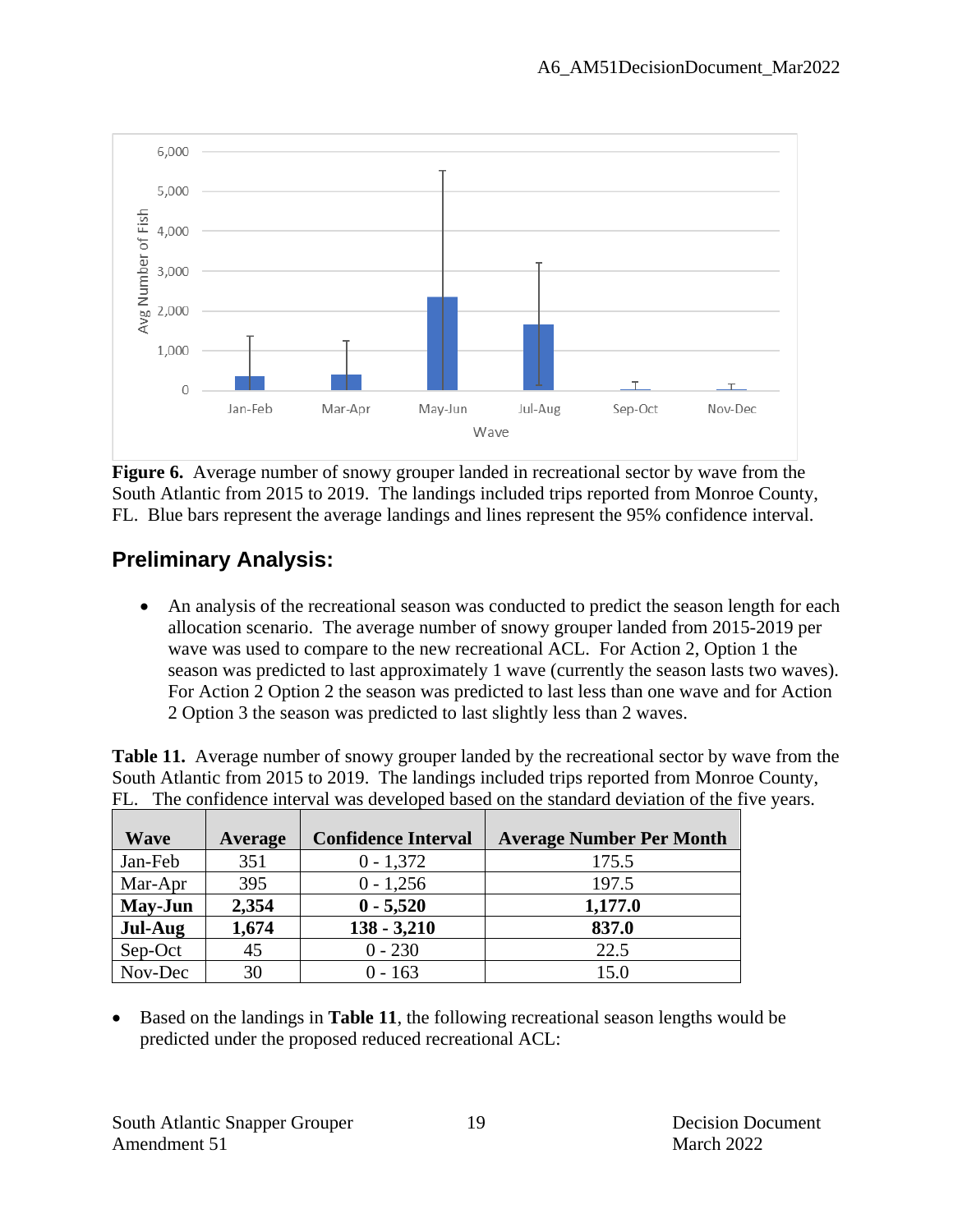**Table 12.** The predicted recreational season length based on landings from 2015-2019 for each potential allocation scenario and the current recreational season of May  $1<sup>st</sup>$  – August 31st. Allocations percentages applied to total ACL=ABC (Option 2 in Action 1). Note: the current recreational season is shown as 2 waves in table 12.

| Year                                | <b>Recreational</b><br><b>Allocation</b>        | <b>Recreational ACL</b><br>(numbers of fish) | <b>Predicted</b><br>Season Length* |  |  |  |
|-------------------------------------|-------------------------------------------------|----------------------------------------------|------------------------------------|--|--|--|
|                                     | <b>Action 2 Sector ACL Option 1 (No Action)</b> |                                              |                                    |  |  |  |
| 2023                                |                                                 | 2,284                                        | $\sim$ 1 wave                      |  |  |  |
| 2024                                | 17%                                             | 2,309                                        | $\sim$ 1 wave                      |  |  |  |
| 2025                                |                                                 | 2,339                                        | $\sim$ 1 wave                      |  |  |  |
| 2026                                |                                                 | 2,339                                        | $\sim$ 1 wave                      |  |  |  |
| <b>Action 2 Sector ACL Option 2</b> |                                                 |                                              |                                    |  |  |  |
| 2023                                |                                                 | 1,679                                        | $< 1$ wave                         |  |  |  |
| 2024                                | 12.45%                                          | 1,698                                        | $< 1$ wave                         |  |  |  |
| 2025                                |                                                 | 1,720                                        | $< 1$ wave                         |  |  |  |
| 2026                                |                                                 | 1,720                                        | $< 1$ wave                         |  |  |  |
| <b>Action 2 Sector ACL Option 3</b> |                                                 |                                              |                                    |  |  |  |
| 2023                                |                                                 | 3,573                                        | $<$ 2 waves                        |  |  |  |
| 2024                                | 26.64%                                          | 3,612                                        | $<$ 2 waves                        |  |  |  |
| 2025                                |                                                 | 3,661                                        | $<$ 2 waves                        |  |  |  |
| 2026                                |                                                 | 3,661                                        | $<$ 2 waves                        |  |  |  |

- Currently:
	- o The season occurs during peak spawning months (May through August).
	- o The current season was established through Regulatory Amendment 20 (2015). It was noted in this amendment that most recreational landings, particularly Monroe County landings occurred in May or June.
	- o This season was established mainly to reduce the recreational harvest below the ACL since years leading up to this amendment exceeded this level.
	- o Aimed to account for the targeting of co-occurring species (mainly blueline tilefish) during a recreational closure.
- Changing the snowy grouper recreational fishing may affect the recreational blueline tilefish season. The current blueline tilefish season is May 1 – August 31 which was established during Amendment 32 (2015). Blueline tilefish are one of the most commonly caught species when catching (**Table 13)**, discarding (**Table 14)**, and harvesting **(Table 15)** snowy grouper.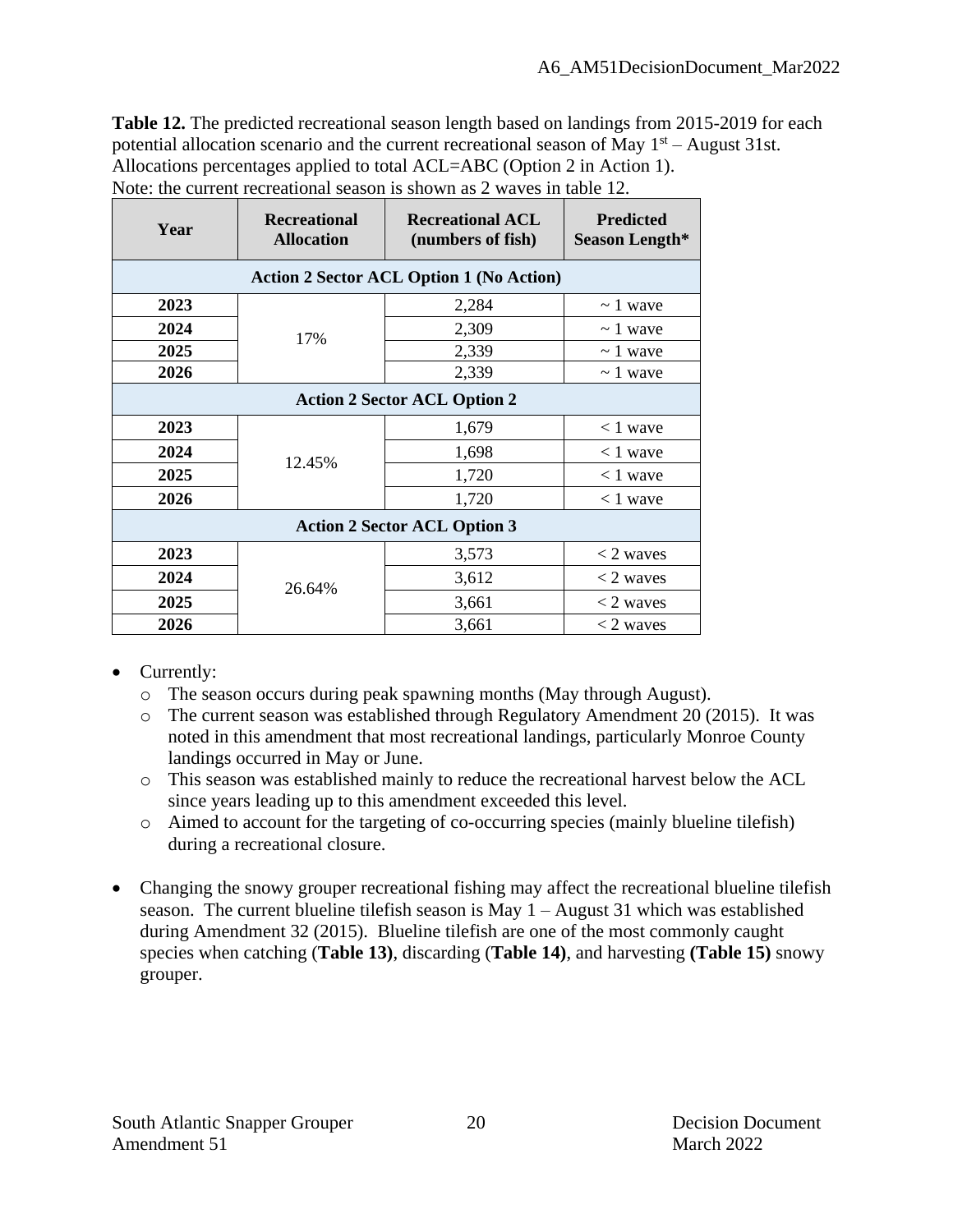Table 13. Top ten species caught on trips that caught snowy grouper in the South Atlantic region from 2015 to 2019. This data came from MRIP which recorded 57 trips that caught snowy grouper. This includes both discard and harvest snowy grouper trips.

| <b>Species</b>             | <b>Number of Trips</b> |
|----------------------------|------------------------|
| Dolphin                    | 26                     |
| <b>Blueline Tilefish</b>   | 19                     |
| <b>Black Sea Bass</b>      | 10                     |
| Greater Amberjack          | 10                     |
| <b>Blackfin Tuna</b>       |                        |
| Gray Triggerfish           |                        |
| Almaco Jack                | 6                      |
| Wahoo                      | 6                      |
| <b>Yellowedge Grouper</b>  | 6                      |
| <b>Blackbelly Rosefish</b> | 5                      |

**Table 14.** Top five species caught on trips that discarded snowy grouper in the South Atlantic region from 2015 to 2019. This data came from MRIP which recorded 10 trips that discarded snowy grouper.

| <b>Species</b>            | <b>Number of Trips</b> |
|---------------------------|------------------------|
| <b>Yellowedge Grouper</b> |                        |
| <b>Red Snapper</b>        |                        |
| <b>Black Sea Bass</b>     |                        |
| <b>Unidentified Shark</b> |                        |
| Bluefish                  |                        |

Table 15. Top ten species caught on trips that harvested snowy grouper in the South Atlantic region from 2015 to 2019. This data came from MRIP which recorded 47 trips that released snowy grouper.

| <b>Species</b>             | <b>Number of Trips</b> |
|----------------------------|------------------------|
| Dolphin                    | 26                     |
| <b>Blueline Tilefish</b>   | 19                     |
| <b>Black Sea Bass</b>      | 10                     |
| Greater Amberjack          | 9                      |
| Blackfin Tuna              | 7                      |
| Gray Triggerfish           |                        |
| Almaco Jack                | 6                      |
| Wahoo                      | 6                      |
| <b>Yellowedge Grouper</b>  | 5                      |
| <b>Blackbelly Rosefish</b> | 5                      |

• The Council started discussions of modifying the recreational season after considering a commercial spawning season closure to increase the stock's chance of spawning but realized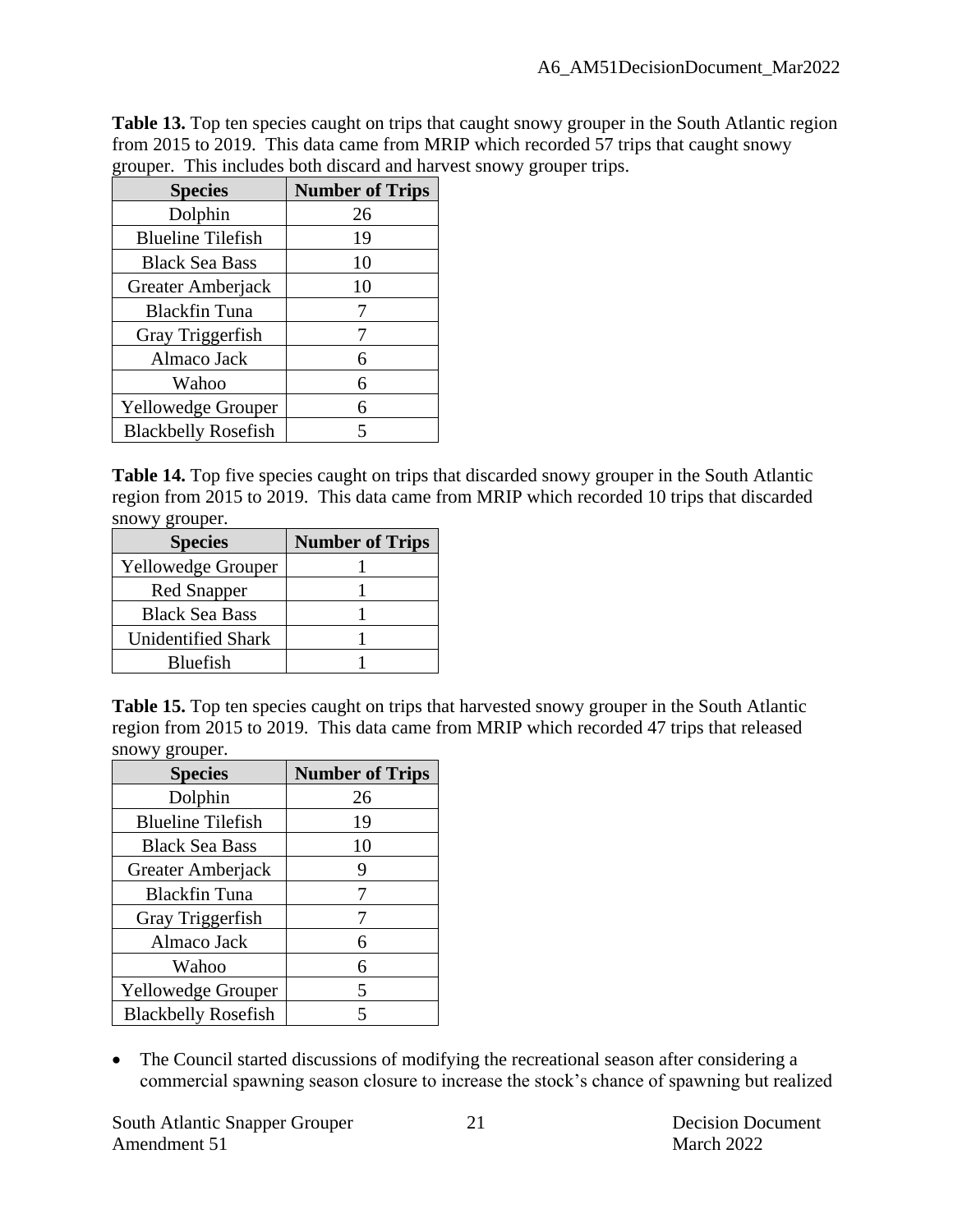that the commercial spawning season closure may not be effective if there is still fishing pressure during spawning from the recreational sector.

# **Snapper Grouper AP Comments/Recommendations :**

#### **Feedback:**

- The AP noted there is a state snowy fishery off South Florida.
	- o Very accessible in FL due to technology and distance offshore.
- Recreational effort increasing as technology advances.
- Citizen science could help provide data on participation.
- Recreational season is when charter parties are interested in fishing due to good weather.
- The current charter reporting data needs to be examined if need be.
- Discard mortality is a concern for this species. Bag limit controls trip length.
	- o Day saver species

#### **AP Recommendations:**

- Stamp/permit needed (private recreational only).
- Snowy grouper needs a census due to low intercepts.

**PREVIOUS COUNCIL DIRECTION TO STAFF:** Have the AP discuss any other recreational management measures other than a stamp/endorsement program, which is being considered along with recommendations from the Private Recreational Reporting Working Group.

# **Scoping Comments:**

- Two comments were received that suggested gear restrictions that could reduce dead discards, particularly when fishing for other deepwater species at the same time as snowy grouper.
- One commenter felt that the recreational bag limit should be increased since the fishery is often catching more than one fish at a time.
	- o 1 fish/person/day
- Two comments noted that there is a need for increased recreational oversight, suggesting the Council establish a recreational permit.

# **Committee Action:**

- REVIEW SCOPING COMMENTS.
- PROVIDE GUIDANCE ON RANGE OF OPTIONS TO DEVELOP.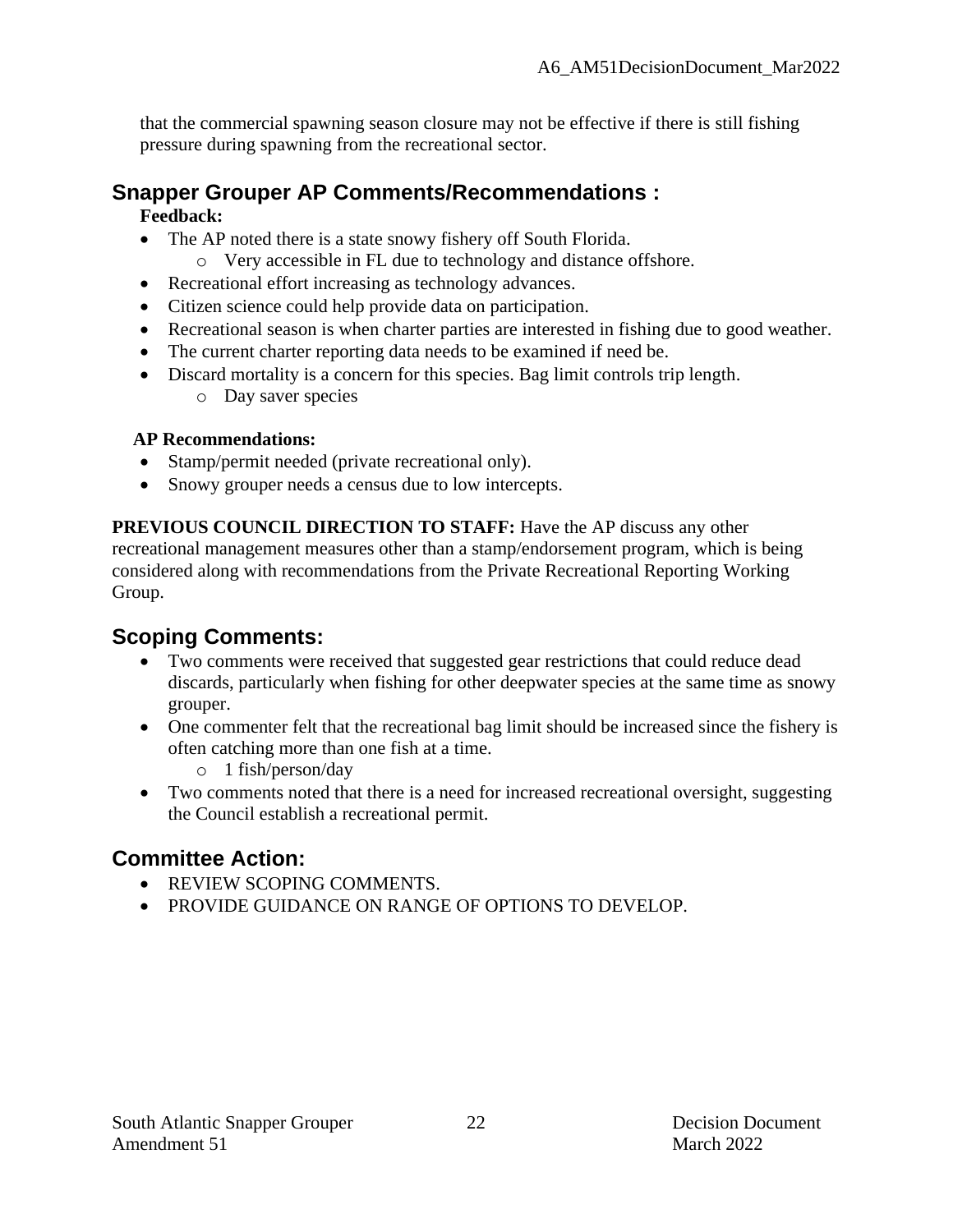## **6. Modify snowy grouper recreational accountability measures**

# **Background:**

- Modifications to the recreational accountability measures could be considered to separate commercial and recreational accountability measure triggers and establish a viable accountability measure for the recreational sector.
- Snowy grouper currently has a recreational in-season accountability measure; however, this is not effective for constraining recreational landings to the ACL due to the relatively short season length and the timeliness of recreational data availability.

## **Snapper Grouper AP Comments/Recommendations :**

#### **Feedback:**

• Commercial also has reporting accountability tied to the permit. Both sectors should have functioning in-season closures.

#### **AP Recommendations**

- The AP would like to keep the current triggers for the AM in place due to small recreational landings.
- Possibly reallocate recreational underage to the commercial sector in the following year, looking for equity between the sectors.
- Adding additional recreational AM restrictions is not advised by the AP.

**PREVIOUS COUNCIL DIRECTION TO STAFF:** Review the recreational post-season accountability measures.

## **Options:**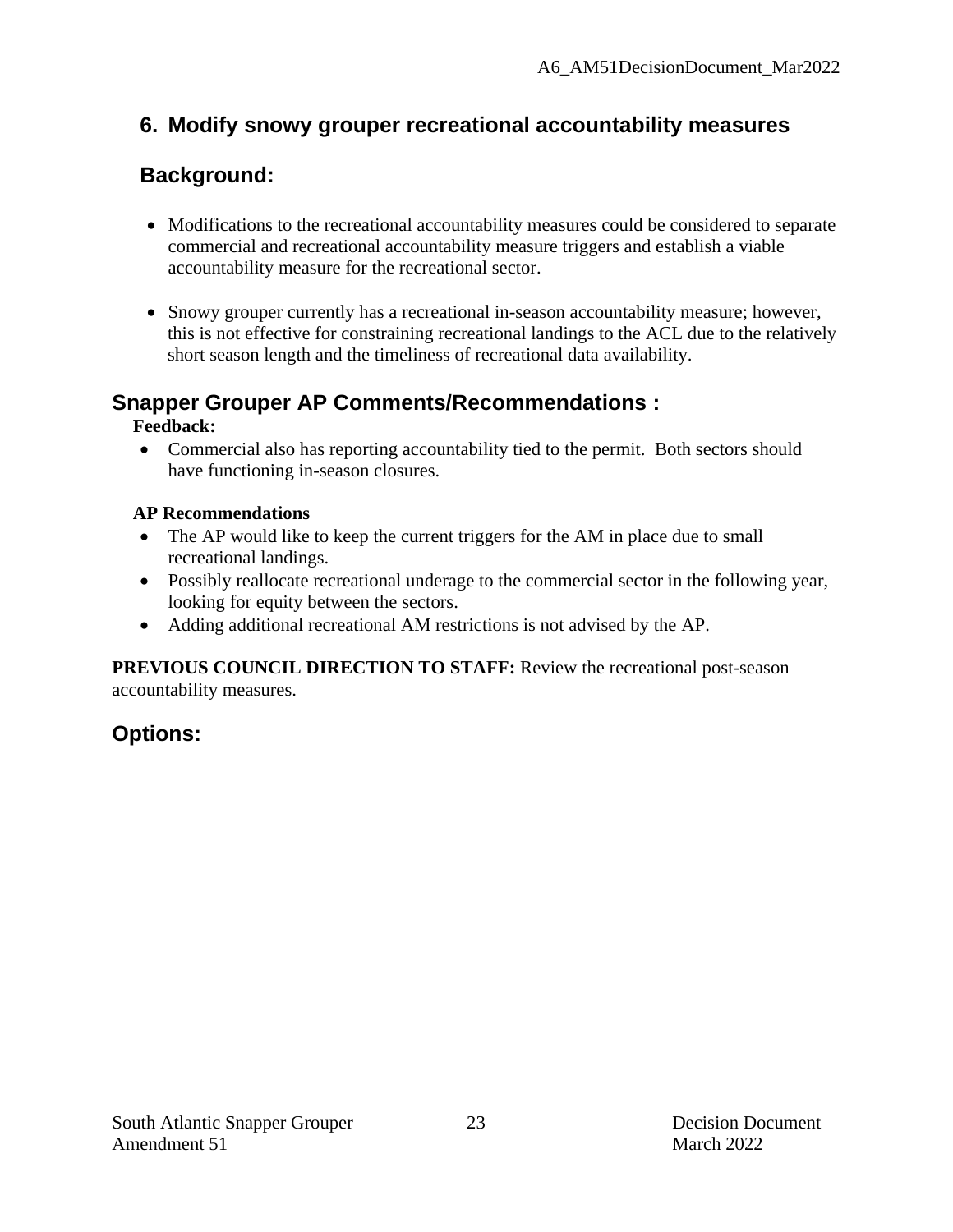|                                | <b>In-Season AM</b>                                                             |                                             | <b>Post Season AM</b>                                                                                                                             |                                                                                                                                                                                                         |  |
|--------------------------------|---------------------------------------------------------------------------------|---------------------------------------------|---------------------------------------------------------------------------------------------------------------------------------------------------|---------------------------------------------------------------------------------------------------------------------------------------------------------------------------------------------------------|--|
|                                | <b>Triggers</b>                                                                 | AM                                          | <b>Triggers</b>                                                                                                                                   | AM                                                                                                                                                                                                      |  |
| <b>Option 1 (no</b><br>action) | Recreational landings<br>reach/projected to<br>reach recreational<br><b>ACL</b> | Current<br>recreational<br>season<br>closes | • Recreational landings<br>exceed recreational ACL<br>• Total ACL exceeded<br>• Stock is overfished<br>*All 3 must occur for<br>AM to take effect | • Recreational ACL for<br>the following year<br>reduced by the<br>recreational overage<br>• Recreational season<br>for the following year is<br>reduced by the amount<br>of the recreational<br>overage |  |
| <b>Option 2</b>                | NMFS will annually announce the recreational fishing season start and end dates |                                             |                                                                                                                                                   |                                                                                                                                                                                                         |  |
| <b>Option 3</b>                | <b>NONE</b>                                                                     |                                             | Recreational landings<br>exceed recreational ACL                                                                                                  | Recreational season for<br>the following year is<br>reduced by the amount<br>necessary to prevent the<br>recreational ACL from<br>being exceeded                                                        |  |

**Table 16.** A summary of accountability measures within each option for Action 6

## **Scoping Comments:**

• One commenter stressed the importance of recreational accountability measures for the snowy fishery.

## **Committee Action:**

• PROVIDE GUIDANCE ON RANGE OF OPTIONS TO DEVELOP.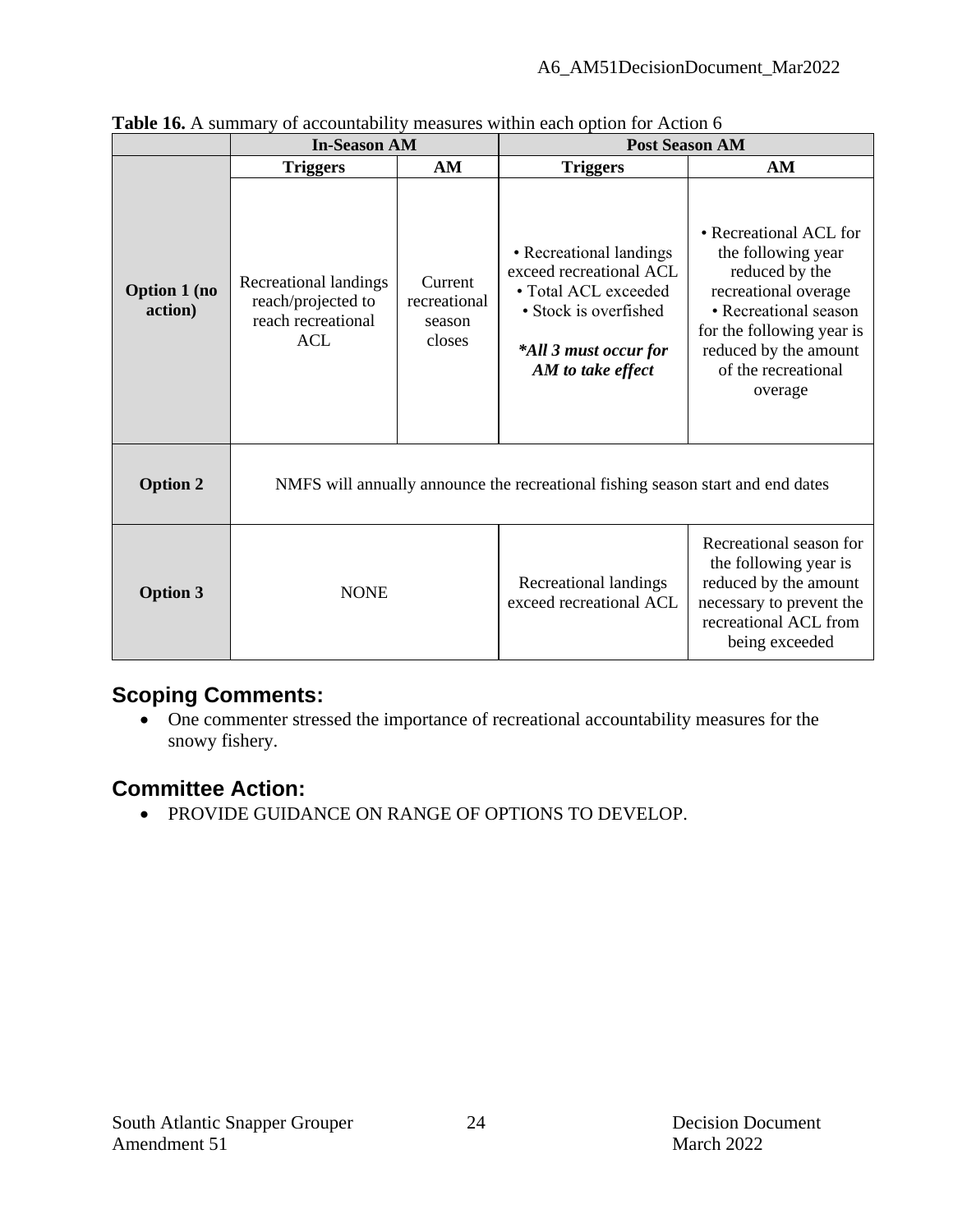# **Literature Cited**

Heyman, W. D., Grüss, A., Biggs, C. R., Kobara, S., Farmer, N. A., Karnauskas, M., Lowerre-Barbieri, S., & Erisman, B. (2019). Cooperative Monitoring, assessment, and management of fish spawning aggregations and associated fisheries in the U.S. Gulf of Mexico. *Marine Policy*, *109*, 103689. https://doi.org/10.1016/j.marpol.2019.103689

Kolmos, K., Wyanski, D., White, B., & Mikell, P. P. (2019). Temporal changes in the life history of Snowy Grouper (Hyporthodus niveatus) off North and South Carolina, and factors that influence spawning dynamics. *Fishery Bulletin*, *117*(4), 308–321. https://doi.org/10.7755/fb.117.4.4 Appendix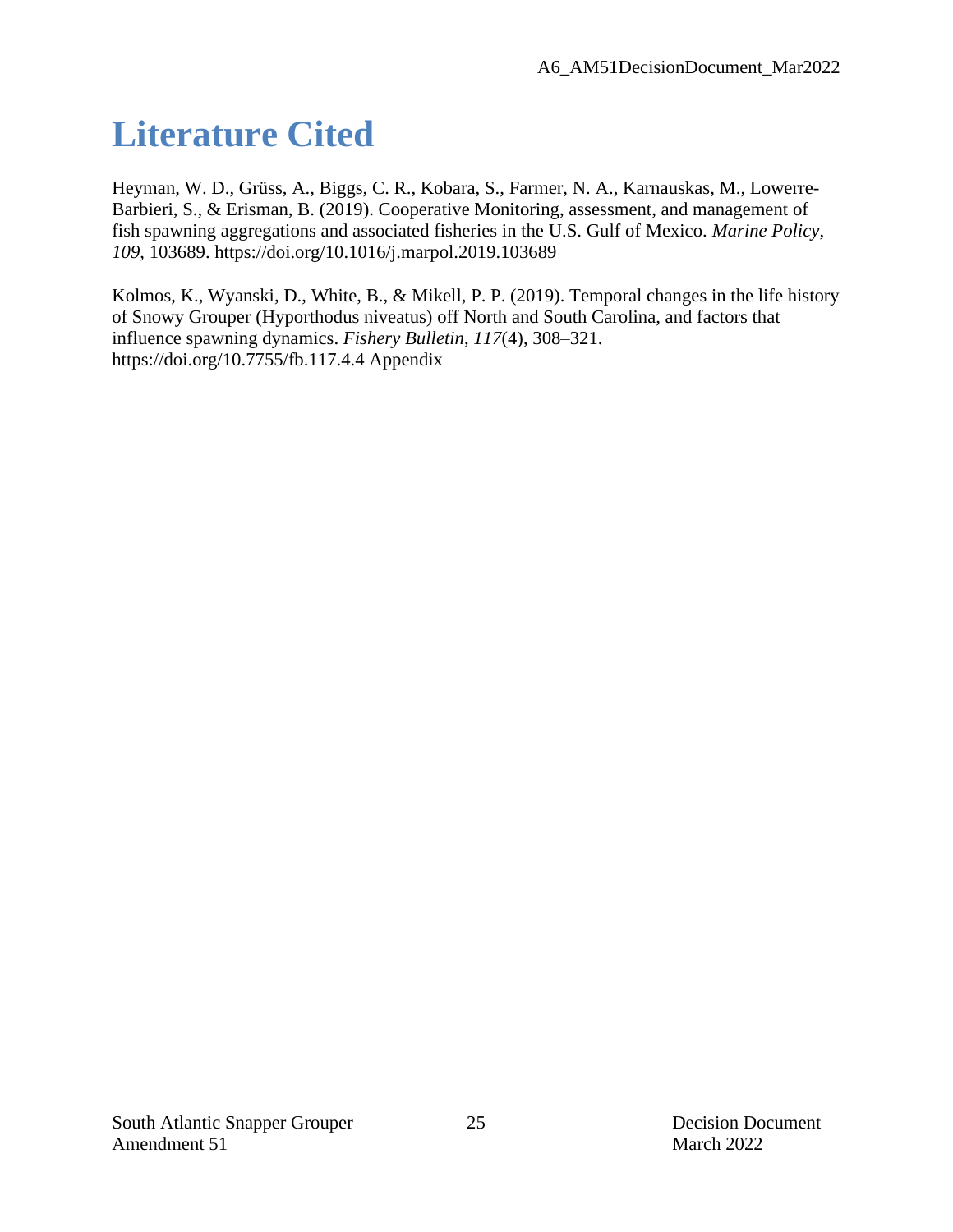# **Appendix**

## **I. Commercial ACL Analysis**

Preliminary analyses are for the 2023 potential commercial annual catch limit (ACL) of 99,562 pounds (lbs) gutted weight (gw) with the current allocation (83% commercial and 17% recreational).

#### *Commercial Trip Limits*

The Southeast Fisheries Science Center (SEFSC) commercial logbook data (5/6/21) was used to examine trip limits in the South Atlantic snowy grouper commercial fishery. Currently, the fishery has a 200-lb gw trip limit that was implemented in August 2015. From 2016 through 2019, the commercial logbook had 3,249 trips recorded that harvested snowy grouper in the South Atlantic. Greater than 40% of the trips harvesting snowy grouper are estimated to have landed between 151 through 200 lbs gw (**Figure A-1**). Trips estimated to have harvested greater than 200 lbs gw were normalized to 200 lbs gw when estimating potential trip limit reductions. Estimated reductions from projected landings for potential trip limits are shown in **Table A-1**.



**Figure A-1.** The percent of commercial trips (n=3,249) harvesting snowy grouper by bin from 2016 through 2019. Source: SEFSC commercial logbook [May 6, 2021].

|        | <b>Table A-1.</b> The predicted percent change in landings per trip from the current 200-lb gw trip |  |  |
|--------|-----------------------------------------------------------------------------------------------------|--|--|
| limit. |                                                                                                     |  |  |

| <b>Current Trip Limit</b> | <b>Potential Trip Limit</b> | <b>Predicted Change in</b> |
|---------------------------|-----------------------------|----------------------------|
| $lbs gw$                  | $lbs gw$                    | Landings                   |
| $200$ -lb                 | $150$ -lb                   | $-16%$                     |
| $200-1b$                  | 100-lb                      | $-38\%$                    |

#### *Commercial Season Length*

South Atlantic Snapper Grouper 26 Decision Document Amendment 51 March 2022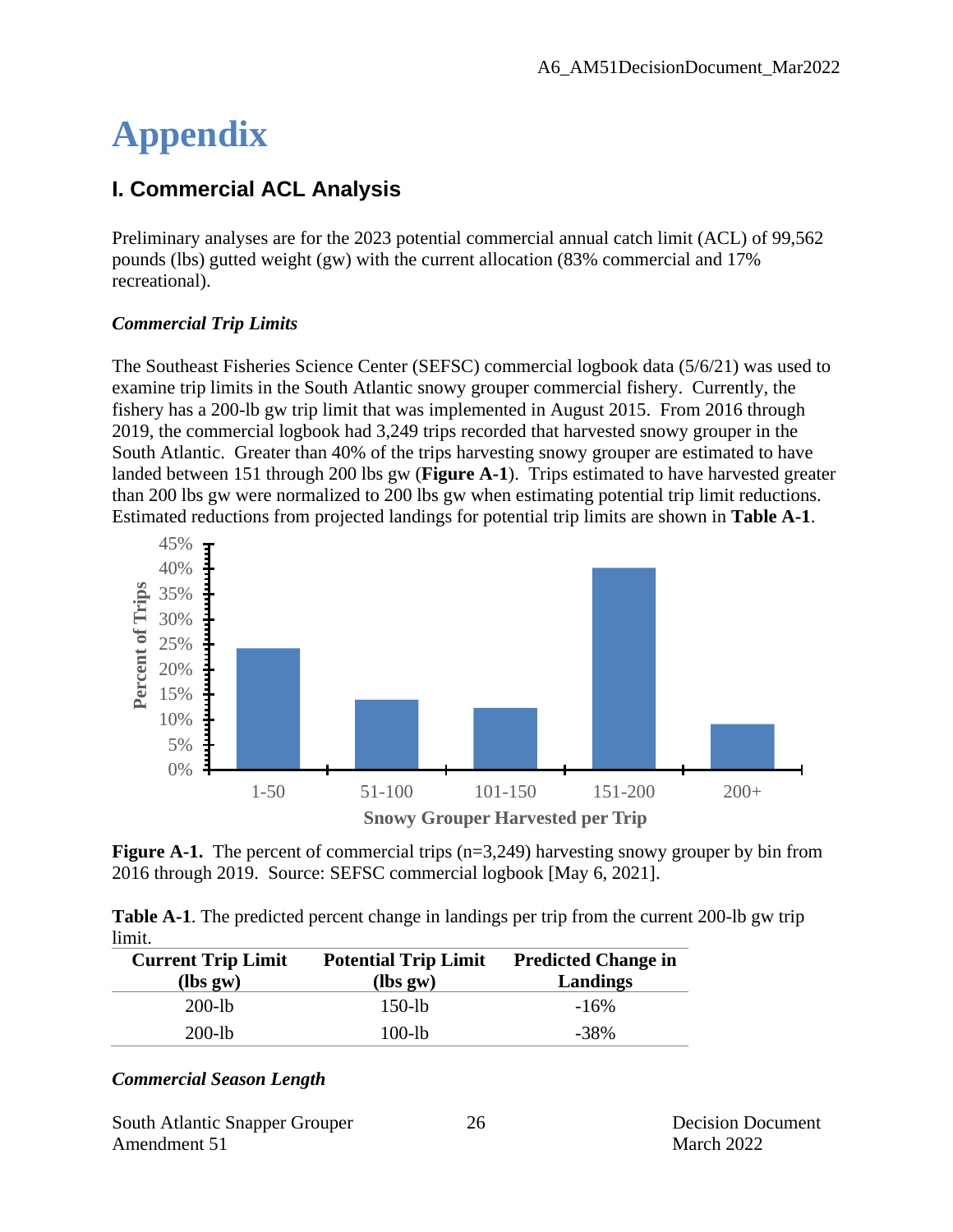Landings for South Atlantic snowy grouper were obtained from the SEFSC commercial ACL file (4/5/21). Future landings were predicted by taking an average of the most recent three years of data for each month, as the most recent data are believed to be the best approximation of future harvest (**Figure A-2**). Due to fishery closures in recent years, it was necessary to go back to 2010 for some monthly landings later in the calendar year. All monthly landings prior to August 2015 (when the trip limit was increased from 100 to 200-lb gw) were adjusted using to account for the management change. For months with a closure that had the fishery open for the majority of the days, the landings were expanded using the ratio of total days in the month to those when the fishery was open. Season lengths were projected using daily catch rates with upper and lower 95% confidence intervals with the different trip limit options (**Table A-2**).



**Figure A-2.** The predicted monthly snowy grouper landings (lbs gw) based on current trip limits with 95% confidence interval. Source: SEFSC commercial ACL file [April 5, 2021].

**Table A-2**. The projected 2023 closure dates with an ACL of 99,562 lbs gw for snowy grouper by season with different trip limit options and 95% confidence interval (CI). Note that 70% of the ACL is allocated to the January through June season and 30% to the July through December season.

| <b>Season</b>          | ACL<br>$lbs gw$ | <b>Trip Limit</b><br>(gw) | <b>Closure Date</b> | <b>Season Length</b><br>$(95\% \text{ CI})$ |
|------------------------|-----------------|---------------------------|---------------------|---------------------------------------------|
| January $1 -$ June 30  | 69.693          | $200$ -lb                 | April 15            | Apr $2 - May 1$                             |
| January $1 -$ June 30  | 69,693          | $150$ -lb                 | April 29            | Apr 15 - May 19                             |
| January $1 -$ June 30  | 69,693          | $100-lb$                  | June 3              | May $14 - No$ Closure                       |
| July $1 - December 31$ | 29,869          | $200$ -lb                 | August 20           | Aug $8 -$ Sep 28                            |
| July $1 - December 31$ | 29,869          | $150-lb$                  | September 2         | Aug $16 - Nov 21$                           |
| July $1 - December 31$ | 29,869          | $100-lb$                  | October 8           | $Sep 5 - No Closure$                        |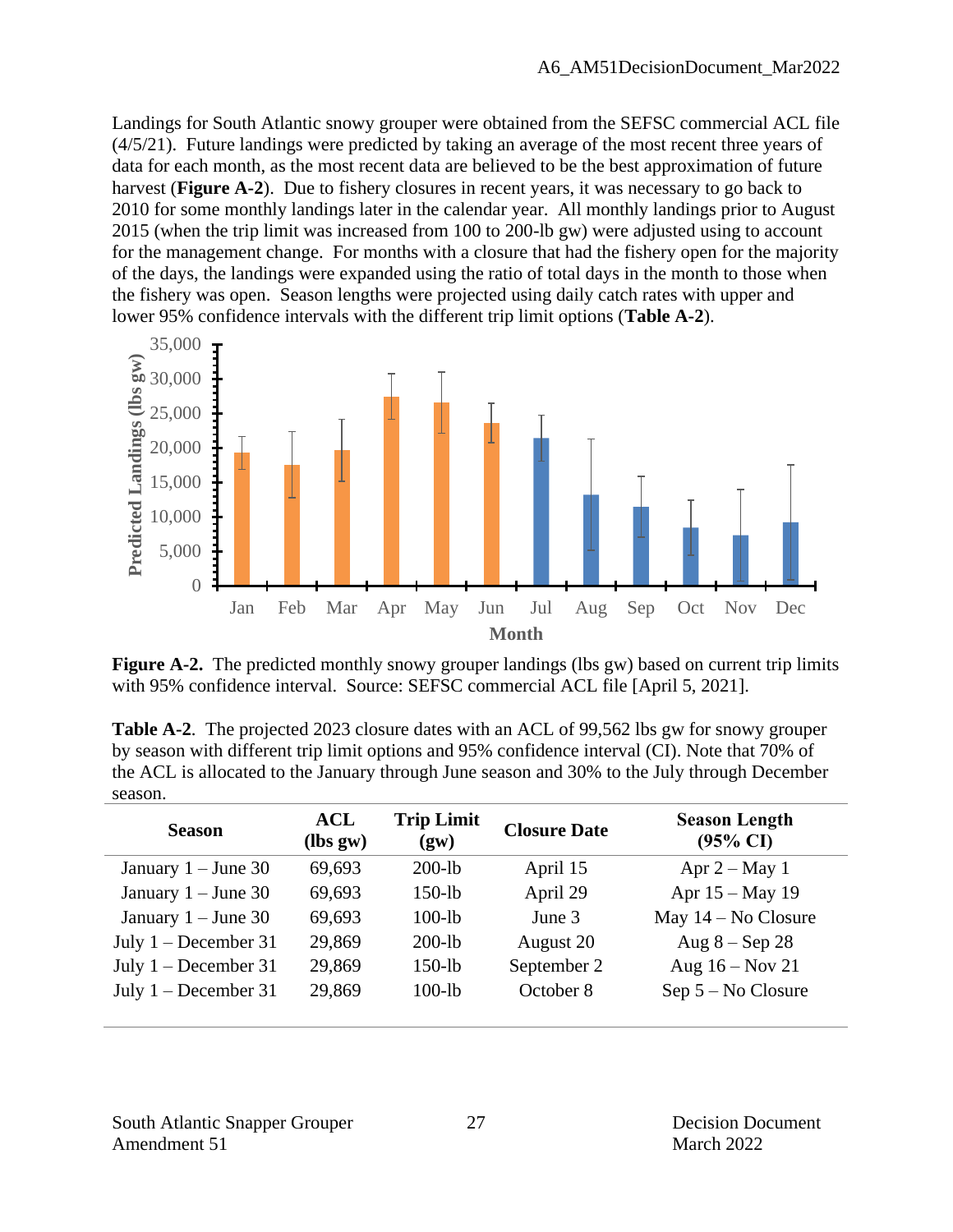## **Commercial Season Closure Analysis for the Snowy Grouper Fishery**

Alisha Gray; November 12, 2021 LAPP/DM Branch Southeast Regional Office

The South Atlantic Fishery Management Council (SAFMC) manages snowy grouper in South Atlantic federal waters under the Snapper Grouper Fishery Management Plan (Snapper Grouper FMP). Amendment 51 to the Snapper Grouper FMP proposes to adjust catch levels (annual catch limits), and revise sector allocations. This analysis investigates when the commercial sector will be expected to close under the proposed ACL and sector allocation changes using observed landings in pounds (lb) gutted weight (ww) between 2015 and 2019.

#### *Commercial Trip Limits*

The Southeast Fisheries Science Center (SEFSC) commercial logbook data (5/6/21) was used to examine trip limits in the South Atlantic snowy grouper commercial fishery. Currently, the fishery has a 200-lb gw trip limit that was implemented in August 2015. From 2016 through 2019, the commercial logbook had 3,249 trips recorded that harvested snowy grouper in the South Atlantic. Greater than 40% of the trips harvesting snowy grouper are estimated to have landed between 151 through 200 lbs gw (**Figure A-3**). Trips estimated to have harvested greater than 200 lbs gw were normalized to 200 lbs gw when estimating potential trip limit reductions. Estimated reductions from projected landings for potential trip limits are shown in **Table A-3**.



**Figure A-3.** The percent of commercial trips (n=3,249) harvesting snowy grouper by bin from 2016 through 2019. Source: SEFSC commercial logbook [May 6, 2021].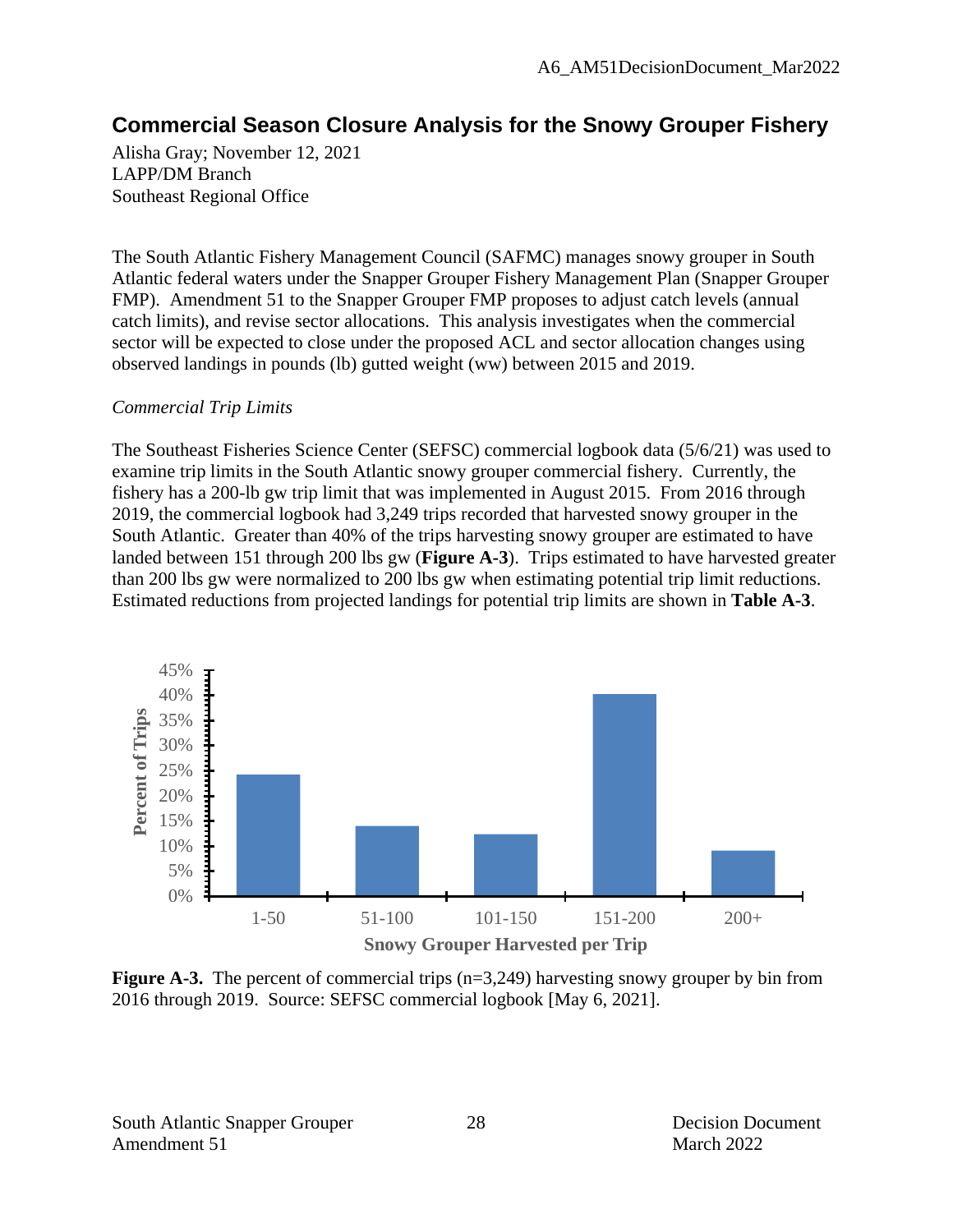| <b>Current Trip Limit</b><br>$lbs gw$ | <b>Potential Trip Limit</b><br>$lbs gw$ | <b>Predicted Change in</b><br>Landings |
|---------------------------------------|-----------------------------------------|----------------------------------------|
| $200-1b$                              | $150-1b$                                | $-16%$                                 |
| $200-1b$                              | $100-1b$                                | -38%                                   |

**Table A-3**. The predicted percent change in landings per trip from the current 200-lb gw trip limit.

#### *Commercial Season Length*

Final commercial landings for 2010 through 2020 were provided from the Southeast Fisheries Science Center (SEFSC) on September 29, 2021. Monthly South Atlantic commercial snowy grouper landings were averaged from 2017 through 2019 to project future landings for January through May months. Due to fishery closures in months June through December in recent years, it was necessary to go back to 2010 for some monthly landings later in the calendar year. All monthly landings prior to August 2015 (when the trip limit was increased from 100 to 200-lb gw) were adjusted to account for the management change. For months with a closure that had the fishery open for the majority of the days, the landings were expanded using the ratio of total days in the month to those when the fishery was open. Changes to the commercial fishing year in response to regulatory amendment 27 are assumed to have minimal impact on monthly fishing behavior, and no additional adjustments were made to monthly landings to project future landings. Predicted landings are presented in **Figure A-4**. Season lengths were projected using daily catch rates with upper and lower 95% confidence intervals with the different trip limit options (**Table A-4**).



**Figure A-4.** The predicted monthly snowy grouper landings (lbs gw) based on current trip limits with 95% confidence interval. Source: SEFSC commercial ACL file [September 29, 2021].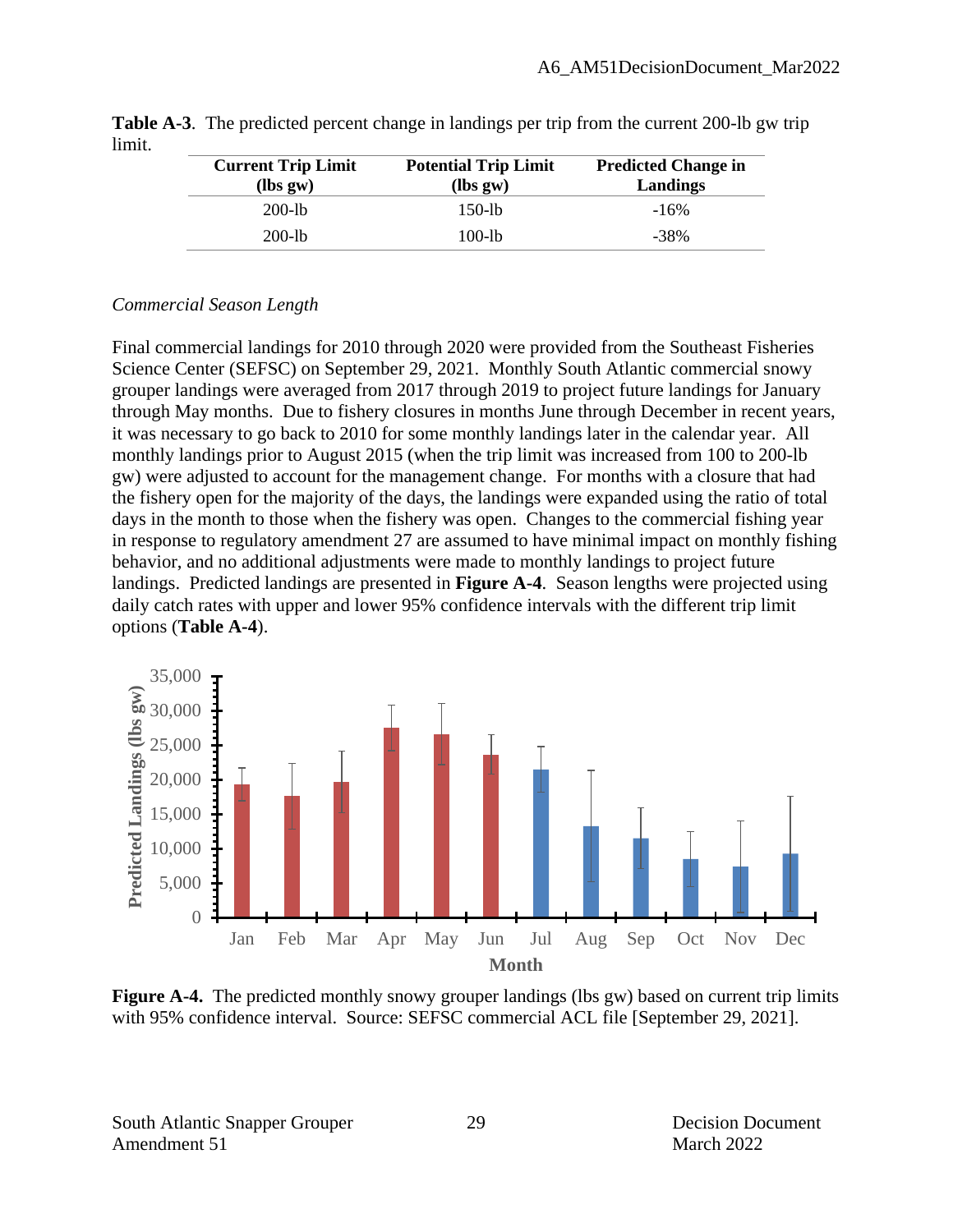| <b>Table A-4.</b> The projected closure dates with each ACL option for snowy grouper by season with |
|-----------------------------------------------------------------------------------------------------|
| different trip limit options and 95% confidence interval (CI). Note that 70% of the ACL is          |
| allocated to the January through June season and 30% to the July through December season.           |

| Option 1: 83% ACL= 99,562 lbs gw     |            |                   |                     |                       |  |
|--------------------------------------|------------|-------------------|---------------------|-----------------------|--|
| Season                               | <b>ACL</b> | <b>Trip Limit</b> | <b>Closure Date</b> | Season Length         |  |
|                                      | (lbs gw)   | (lbs gw)          |                     | $(95\% \text{ CI})$   |  |
| January $1 -$ June 30                | 69,693     | 200               | April 15            | Apr $2 - May 1$       |  |
| January $1 -$ June 30                | 69,693     | 150               | April 29            | Apr 15 – May 20       |  |
| January $1 -$ June 30                | 69,693     | 100               | June 3              | May $14 - No$ Closure |  |
| July $1 - December 31$               | 29,869     | 200               | August 20           | Aug $8 -$ Sep 29      |  |
| July $1 - December 31$               | 29,869     | 150               | September 3         | Aug $16 - Dec 2$      |  |
| July $1 - December 31$               | 29,869     | 100               | October 8           | Sep 4 – No Closure    |  |
| Option 2: 87.55% ACL= 109,038 lbs gw |            |                   |                     |                       |  |
| Season                               | <b>ACL</b> | <b>Trip Limit</b> | <b>Closure Date</b> | Season Length         |  |
|                                      | (lbs gw)   | (lbs gw)          |                     | $(95\% \text{ CI})$   |  |
| January $1 -$ June 30                | 76,327     | 200               | April 22            | Apr 8 - May 11        |  |
| January $1 -$ June 30                | 76,327     | 150               | May 8               | Apr $23 - May 31$     |  |
| January $1 -$ June 30                | 76,327     | 100               | June 16             | May $25 - No$ Closure |  |
| July $1 - December 31$               | 32,711     | 200               | August 27           | Aug 12 – Oct 17       |  |
| July $1 -$ December 31               | 32,711     | 150               | September 11        | Aug $21 - No$ Closure |  |
| July 1 - December 31                 | 32,711     | 100               | October 24          | Sep 13 – No Closure   |  |
| Option 3: 73.36% ACL= 88,046 lbs gw  |            |                   |                     |                       |  |
| Season                               | <b>ACL</b> | <b>Trip Limit</b> | <b>Closure Date</b> | Season Length         |  |
|                                      | (lbs gw)   | (lbs gw)          |                     | $(95\% \text{ CI})$   |  |
| January $1 -$ June 30                | 61,632     | 200               | April 6             | Mar $23 -$ Apr 21     |  |
| January $1 -$ June 30                | 61,632     | 150               | April 19            | Apr $5 - May 6$       |  |
| January $1 -$ June 30                | 61,632     | 100               | May 18              | May $1 -$ Jun 12      |  |
| July $1 - December 31$               | 26,414     | 200               | August 12           | Aug $3 -$ Sep 14      |  |
| July 1 - December 31                 | 26,414     | 150               | August 24           | Aug $10 - Oct 8$      |  |
| July $1 - December 31$               | 26,414     | 100               | September 21        | Aug 26 – No Closure   |  |

The reliability of these results is dependent upon the accuracy of the underlying data and input assumptions. We have attempted to create a realistic baseline as a foundation for comparisons, under the assumption that projected future landings will accurately reflect actual future landings. These closure dates are our best estimate, but uncertainty still exists as economic conditions, weather events, changes in catch-per-unit effort, fisher response to management regulations, and a variety of other factors may cause departures from any assumption.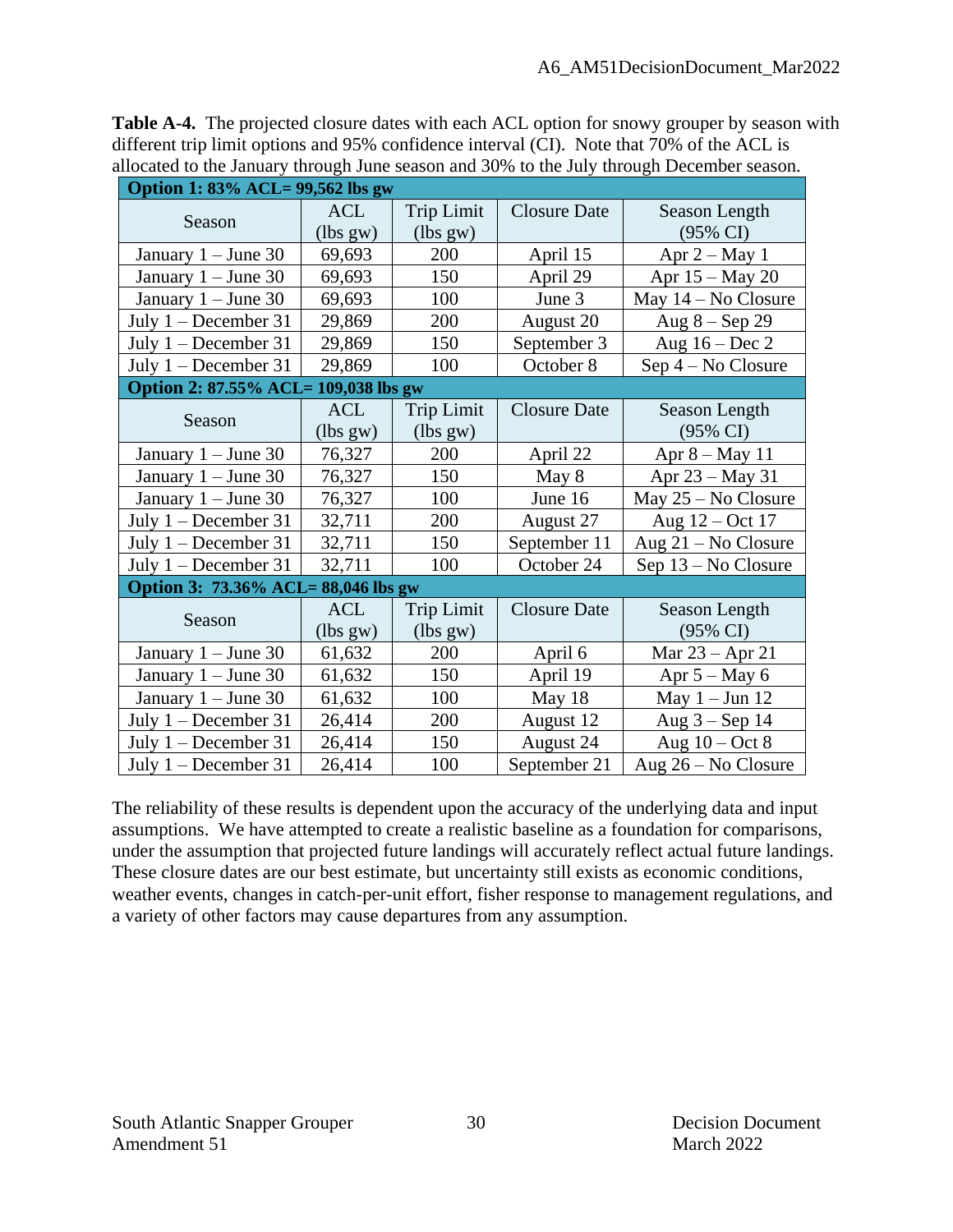### **II. Recreational ACL Analysis**

Landings data match landings data included in SEDAR 36 Update working paper 2020– S36Update–WP01 and were similar to the FES monitoring file (MRIP\_FES\_rec81\_21wv1\_11May21w2014\_2020LACreel).

#### *Data*

Marine Recreational Information Program (MRIP) samples included trips that landed from North Carolina through the Florida Keys as reported in SEDAR 36 Update. The raw intercept data files were downloaded from the MRIP webpage and included trips for sub-region 6 (South Atlantic) plus Monroe County (State =Florida and County = Monroe). Data available included trips back to 1981. Headboat from the Southeast Region Headboat Survey (SRHS) are available to 1974 and were provided by the survey staff. MRIP landings data match landings data included in SEDAR 36 Update working paper 2020–S36Update–WP01 (Matter and Nuttall 2020) and total recreational landings were similar (within 20 fish each year) to the FES monitoring file (MRIP\_FES\_rec81\_21wv1\_11May21w2014\_2020LACreel).

The IPT suggested the recreational seasonal analysis should include data from 2015 to 2019. This time period matches a regulation change in the fishery when the ACL increased from 521 fish and season was shortened to May through August. Data going back to 2010 were reviewed to see if dramatic shifts occurred in the seasonality of the catch due to the recreational season established in 2015.

The analysis included trips for Monroe County, FL where regulations differ between South Atlantic and Gulf of Mexico. Some of these trips may have been conducted in the Gulf of Mexico waters, where snowy grouper is included in a 4 grouper aggregate per person. The bag limit for the South Atlantic is one per vessel. It appears the trips were included in the assessment based on comparison of the data set used for this analysis and Table 1 from the SEDAR 36 Update Assessment working paper on recreational data (Matter and Nuttall 2020). Therefore, these trips were included in the seasonal analysis even though changes to SAFMC regulations would not change the landings of Snowy Grouper on the trips.

#### *Review of Recreational Data Available for Snowy Grouper*

Data on recreational trips were limited for Snowy Grouper. On average, 16 MRIP (private and charter boat combined) trips per year (min = 11 and max = 21) were sampled with Snowy Grouper landings and 18 headboat trips ( $min=8$  and  $max = 33$ ) reported landings of Snowy Grouper from 2015 to 2019. Due to the low sample size and high variability (relative) in landings, any seasonal analysis will have a high degree of uncertainty.

#### *Analysis*

Recreational data from private recreational vessel, charter boats, and headboats were summed up by wave and year from 2015 to 2019. Mean landings were calculated by wave. Confidence intervals were calculated as mean +/- 1.96 \*standard deviation. A minimum value of 0 was used for confidence interval estimates that were less than zero.

South Atlantic Snapper Grouper 31 2008 Decision Document Amendment 51 March 2022 31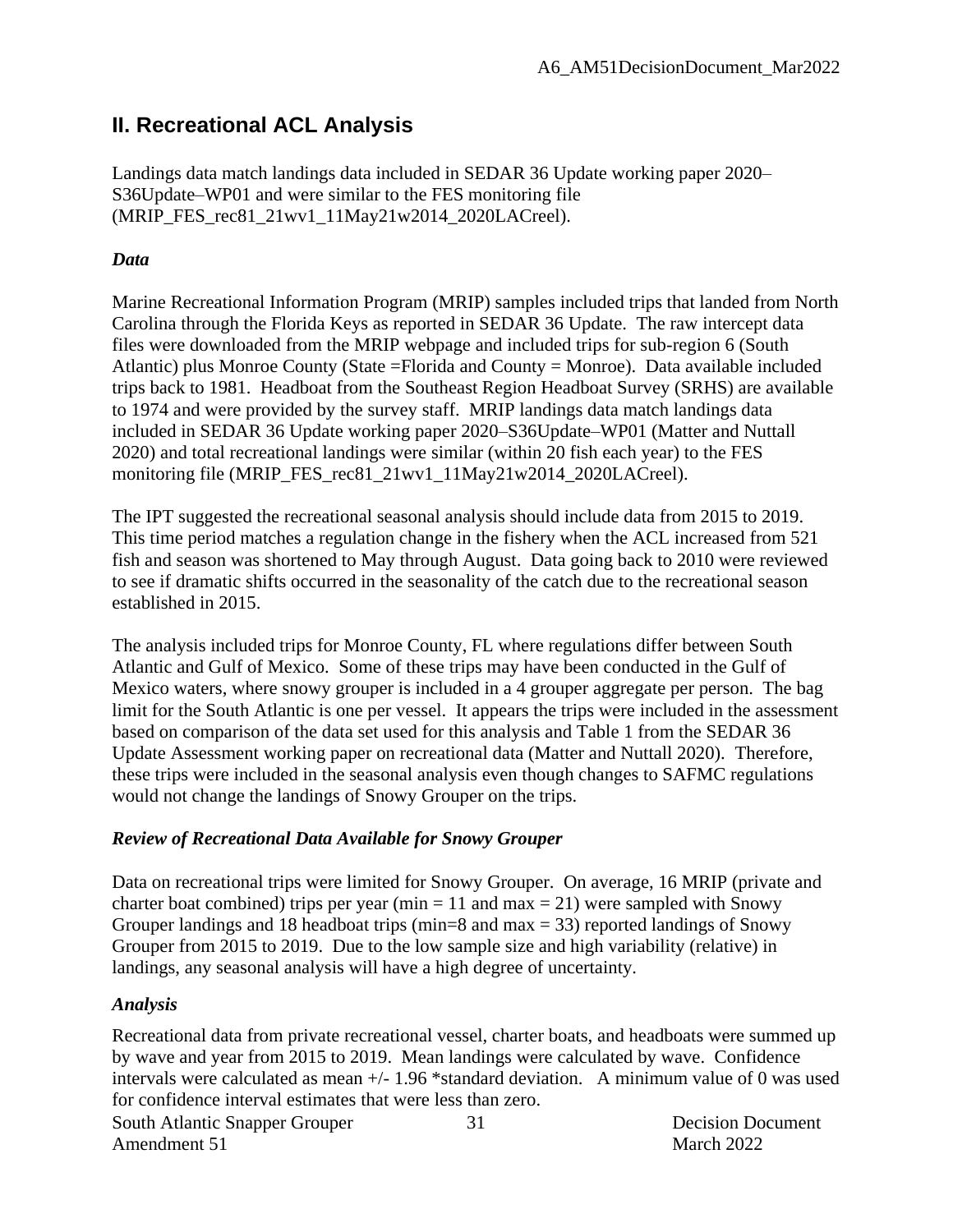#### *Results*

The annual recreational landings of Snowy Grouper have been less than 10,000 fish every year from 2010 to 2019 except 2012 when landings were over 60,000 fish. Charter and private recreational trips (estimated through MRIP) averaged 89% of the total recreational landings over the ten-year timeframe. Snowy Grouper were only observed through MRIP from trips that landed in North Carolina and Florida and most observations by SRHS occurred in North Carolina and Florida from 2010 to 2019. Snowy Grouper have not been observed through MRIP from trips the landed in Georgia since 1993 and South Carolina since 1982. Recreational landings of Snowy Grouper from 2010 to 2019 tended to be highest in May - June wave or July - August wave **(Figure A-5**, 2011 included a deepwater closure for part of the year). There were rarely landings from November through February. Prior to the establishment of the recreational season for Snowy Grouper (2015), landings were most common in May through August but were reported in the March – April wave and September – October wave. From 2015 to 2019, the average landings were highest during the Snowy Grouper recreational fishing season May through August (**Figure A-6, Table A-5**). Landings were reported in January through April and most of these landings (55%) occurred in 2015, prior to the season being enacted.

There are extremely large confidence intervals based on the standard deviations. This indicates there will be significant uncertainty in estimating any impact from changing the recreational season. The confidence interval for all waves except wave  $4$  (July – August) are set to a minimum of zero to avoid negative numbers (**Table A-5**).



South Atlantic Snapper Grouper 32 Decision Document Amendment 51 March 2022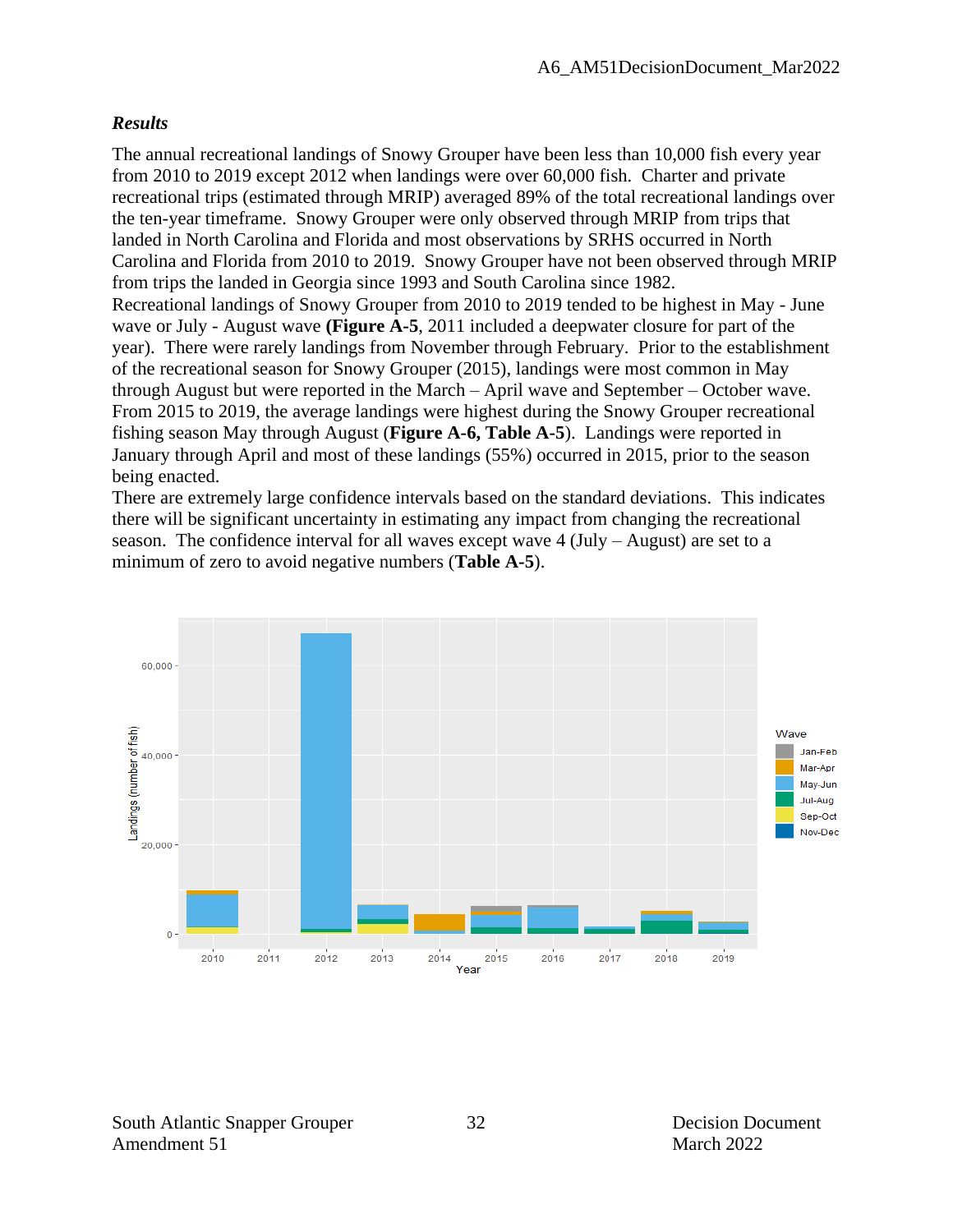**Figure A-5.** Recreational landings of Snowy Grouper (number of fish) by year and wave from 2010 to 2019 for the South Atlantic region. Landings include trips reported from Key West, FL up to the Virginia and North Carolina border.



**Figure A-6.** Average number of Snowy Grouper landed in recreational sector by wave from the South Atlantic from 2015 to 2019. The landings included trips reported from Monroe County, FL. Blue bars represent the average landings and lines represent the 95% confidence interval.

Table A-5. Average number of Snowy Grouper landed by the recreational sector by wave from the South Atlantic from 2015 to 2019. The landings included trips reported from Monroe County, FL. The confidence interval was developed based on the standard deviation of the five years.

|             |                |                   | Avg           |
|-------------|----------------|-------------------|---------------|
|             |                |                   | <b>Number</b> |
|             |                | <b>Confidence</b> | Per           |
| <b>Wave</b> | <b>Average</b> | <b>Interval</b>   | <b>Month</b>  |
| Jan-Feb     | 351            | $0 - 1,372$       | 175.5         |
| Mar-Apr     | 395            | $0 - 1,256$       | 197.5         |
| May-Jun     | 2,354          | $0 - 5,520$       | 1,177.0       |
| Jul-Aug     | 1,674          | $138 - 3,210$     | 837.0         |
| Sep-Oct     | 45             | $0 - 230$         | 22.5          |
| Nov-Dec     | 30             | $0 - 163$         | 15.0          |

#### *Literature Cited*

Matter, Vivian M. and Matthew A. Nuttall. 2020. Recreational Survey Data for Snowy Grouper in the South Atlantic. 2020-SEDAR36U-WP01. SEDAR, North Charleston, SC. 21 pp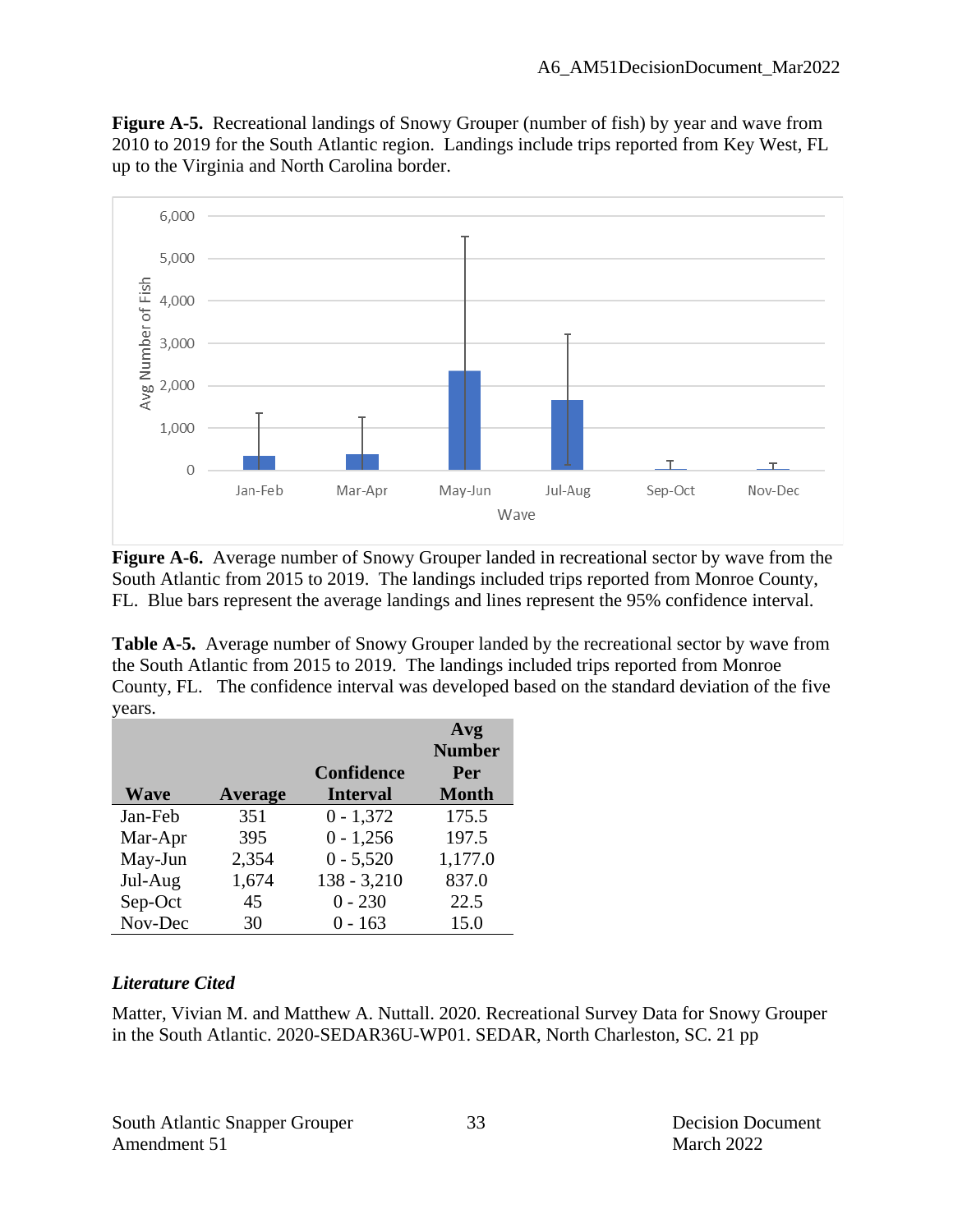# **Appendix III. Management History**

| <b>Management</b><br><b>Measures</b>              | 2012             | 2013             | 2014             | 2015             | 2016             | 2017             | 2018             | 2019                  | 2020                             | 2021                             | 2022       |
|---------------------------------------------------|------------------|------------------|------------------|------------------|------------------|------------------|------------------|-----------------------|----------------------------------|----------------------------------|------------|
| ABC (lbs gw)                                      | 87,254           | 87,254           | 87,254           | 139,098          | 151,518          | 163,109          | 173,873          | 185,464               | 185,464                          | 185,464                          | 185,464    |
| Total ACL (lbs gw)                                | 87,254           | 87,254           | 87,254           | 139,098          | 151,518          | 163,109          | 173,873          | 185,464               | 185,464                          | 185,464                          | 185,464    |
| <b>Total Landings</b><br>$(lbs gw)$               |                  |                  |                  |                  |                  |                  |                  |                       |                                  | TBD                              | TBD        |
| <b>Total ACL</b><br>Overage/Underage              |                  |                  |                  | 134%             | 149%             | 92%              | 101%             | 94%                   | 91%                              | <b>TBD</b>                       | <b>TBD</b> |
| Com. ACL (lbs gw)                                 | 82,900           | 82,900           | 82,900           | 115,451          | 125,760          | 135,380          | 144,315          | 153,935               | 153,935<br>(107, 754/<br>46,181) | 153,935<br>(107, 754/<br>46,181) | <b>TBD</b> |
| <b>Com. Landings</b><br>$(lbs gw)$                | 89,148           | 79,829           | 94,031           | 130,088          | 149,385          | 135,825          | 146,874          | 151,889               | 154,753                          | (91,092/<br>TBD)                 | <b>TBD</b> |
| Com.<br>Overage/Underage<br>(%)                   | 107.5%           | 96.3%            | 113.4%           | 112.7%           | 118.8%           | 100.3%           | 101.8%           | 105.2%                | 100.5%                           | <b>TBD</b>                       | <b>TBD</b> |
| Rec. ACL (lbs gw)                                 |                  |                  |                  | 23,647           | 25,758           | 27,729           | 29,558           | 31,529                | 31,529                           | 31,529                           | 31,529     |
| Rec. ACL<br>(numbers of fish)                     | 523              | 523              | 523              | 4,152            | 4,483            | 4,819            | 4,983            | 4,983                 | 4,983                            | 5,315                            | 5,315      |
| Rec. Landings,<br>"Old" MRIP<br>(numbers of fish) | 2,065            | 2,048            | 1,214            | 1,621            | 9,746            | 1,834            | 2,766            | 1,946                 | 1,309                            | 770                              | <b>TBD</b> |
| Rec.<br>Overage/Underage                          | 395%             | 392%             | 232%             | 39%              | 217%             | 38%              | 56%              | 39%                   | 26%                              | 14%                              | <b>TBD</b> |
| <b>Rec. Bag Limit</b>                             | 1/person/d<br>ay | 1/person/d<br>ay | 1/person/d<br>ay | 1/vessel/<br>day | 1/vessel/<br>day | 1/vessel/<br>day | 1/vessel/<br>day | 1/vessel/<br>day      | 1/vessel/<br>day                 | <b>TBD</b>                       | <b>TBD</b> |
| <b>Rec. Season</b>                                | calendar<br>year | calendar<br>year | calendar<br>year | $M$ ay -<br>Aug  | $May -$<br>Aug   | May -<br>Aug     | $May -$<br>Aug   | $\text{Mav}$ -<br>Aug | May -<br>Aug                     | <b>TBD</b>                       | <b>TBD</b> |
| <b>Rec Allocation</b>                             | 5%               | 5%               | 5%               | 17%              | 17%              | 17%              | 17%              | 17%                   | 17%                              | <b>TBD</b>                       | <b>TBD</b> |
| <b>Com. Trip Limit</b><br>$(lbs gw)$              | 100              | 100              | 100              | 200              | 200              | 200              | 200              | 200                   | 200                              | <b>TBD</b>                       | <b>TBD</b> |
| <b>Com. Season</b>                                | calendar<br>year | calendar<br>year | calendar<br>year | calendar<br>year | calendar<br>year | calendar<br>year | calendar<br>year | calendar<br>year      | calendar<br>year<br>(season)     | <b>TBD</b>                       | <b>TBD</b> |

34

**Table A-6.** The previous management measures and catch levels for South Altantic snowy grouper.

South Atlantic Snapper Grouper  $34$  Decision Document Amendment 51 March 2022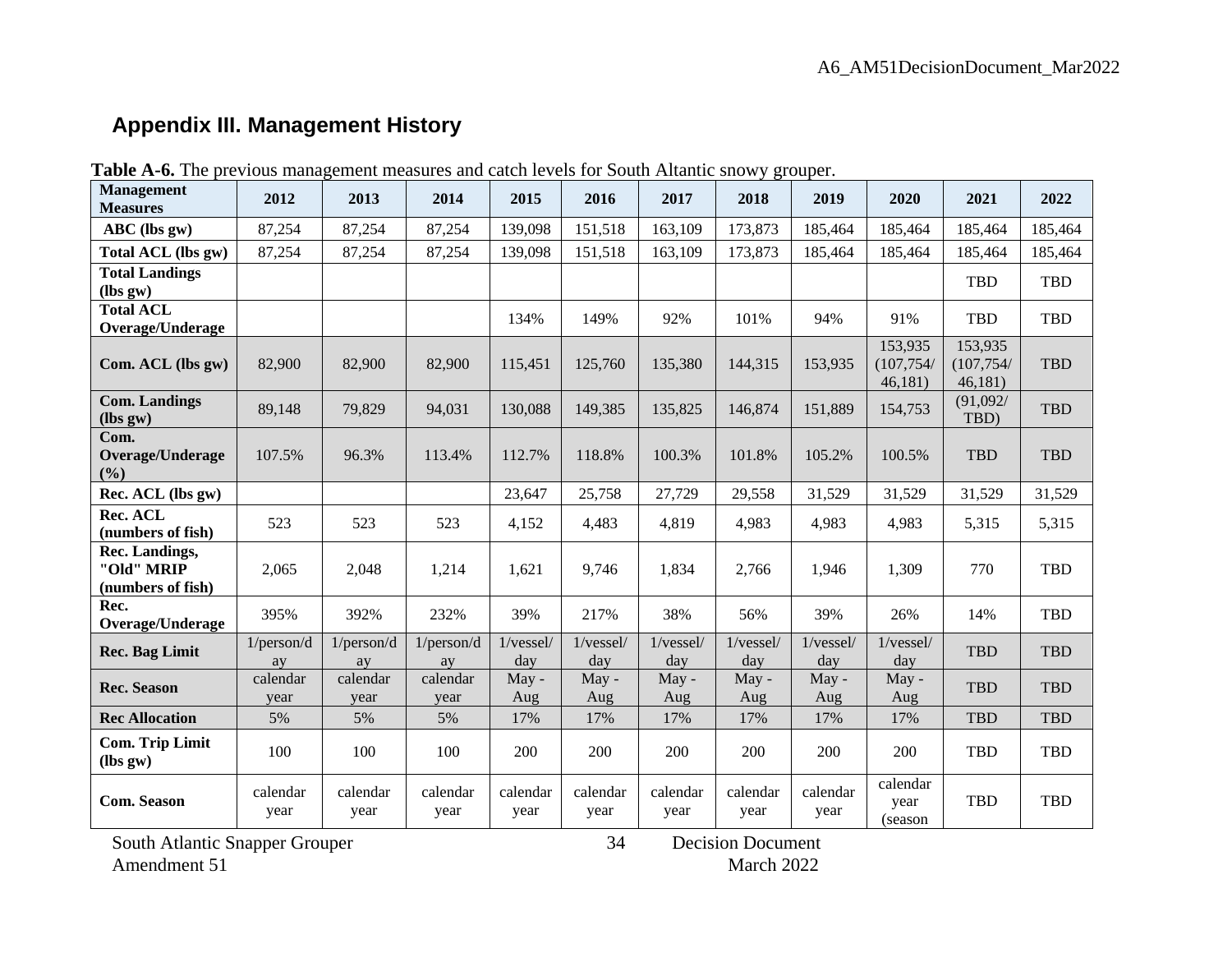|                         |     |     |     |     |     |     |     |     | 1/season |            |            |
|-------------------------|-----|-----|-----|-----|-----|-----|-----|-----|----------|------------|------------|
|                         |     |     |     |     |     |     |     |     |          |            |            |
| <b>Com. Allocations</b> | 95% | 95% | 95% | 83% | 83% | 83% | 83% | 83% | 83%      | <b>TBD</b> | <b>TBD</b> |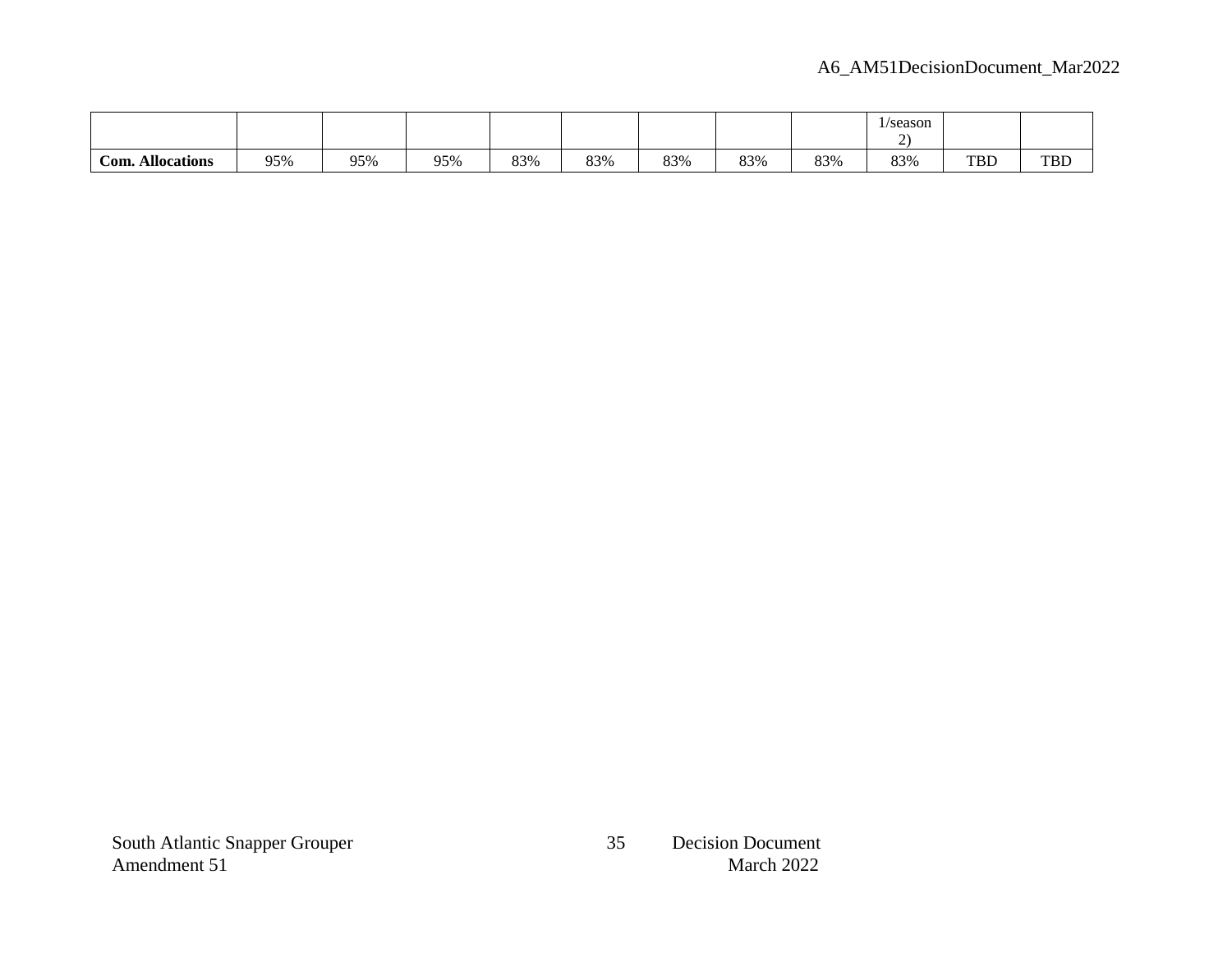## **Appendix IV. CFR Recreational Accountability Measures**

- If recreational landings for snowy grouper, as estimated by the SRD, reach or are projected to reach the recreational ACL, the AA will file a notification with the Office of the Federal Register to close the recreational sector for the remainder of the fishing year regardless if the stock is overfished, unless NMFS determines that no closure is necessary based on the best scientific information available. On and after the effective date of such notification, the bag and possession limits for snowy grouper in or from the South Atlantic EEZ are zero.
- If recreational landings for snowy grouper, as estimated by the SRD, exceed the recreational ACL, then during the following fishing year recreational landings will be monitored for a persistence in increased landings, and if necessary, the AA will file a notification with the Office of the Federal Register to reduce the length of the recreational fishing season and the recreational ACL by the amount of the recreational ACL overage, if snowy grouper are overfished based on the most recent Status of U.S. Fisheries Report to Congress, and if the combined commercial and recreational ACL specified in §  $622.193(b)(1)(iii)$  is exceeded during the same fishing year. NMFS will use the best scientific information available to determine if reducing the length of the recreational fishing season and recreational ACL is necessary. When the recreational sector is closed as a result of NMFS reducing the length of the recreational fishing season and ACL, the bag and possession limits for snowy grouper in or from the South Atlantic EEZ are zero.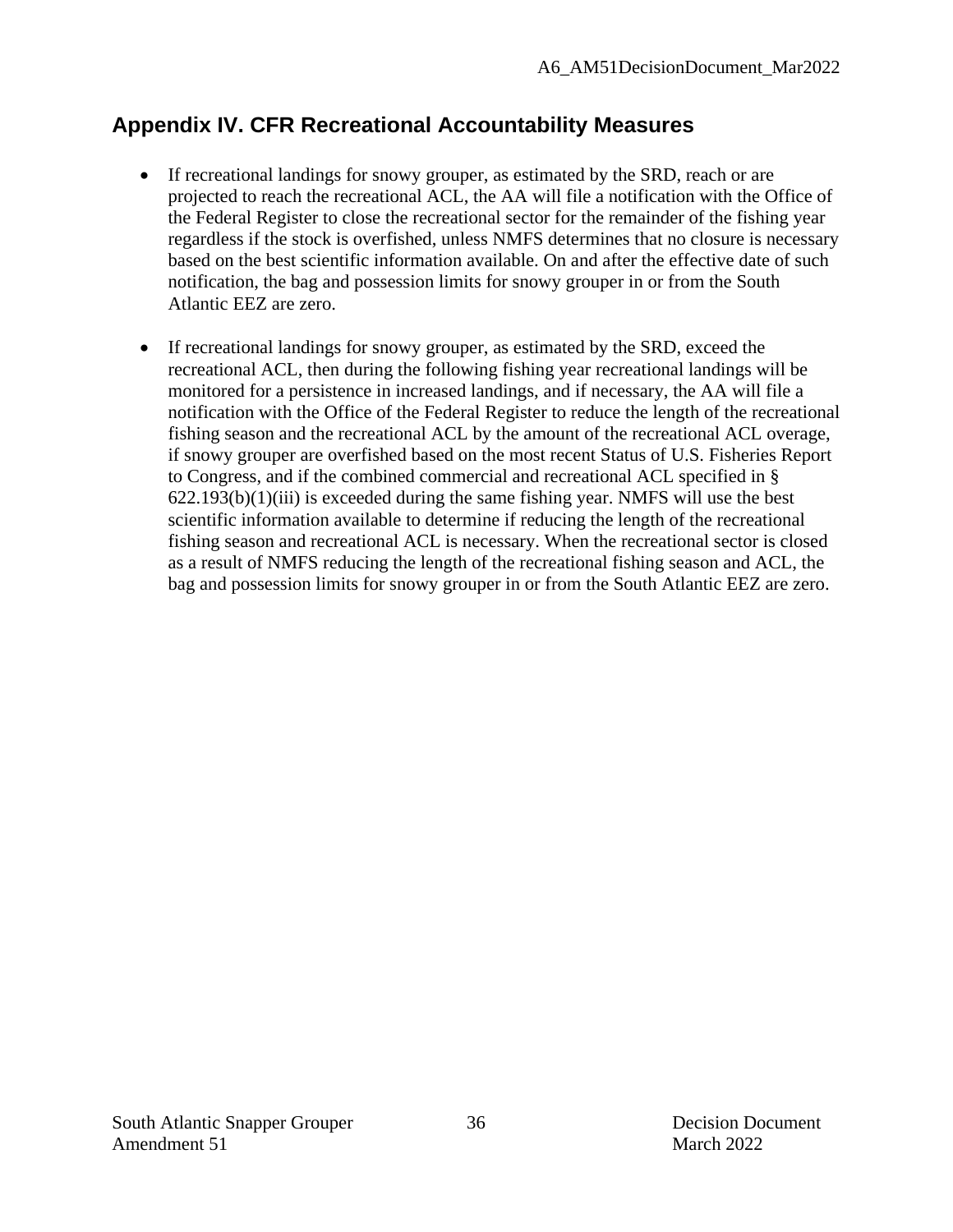# **Appendix IV. Co-Catch Analysis**

#### **South Atlantic snowy grouper catch analysis for the recreational sector Mike Larkin**

Amendment 51 to the Fishery Management Plan for the Snapper Grouper Fishery of the South Atlantic region (Amendment 51) is in the process of modifying regulations for South Atlantic snowy grouper. The South Atlantic Fishery Management Council members asked for an analysis of the species harvested and released with snowy grouper in the recreational sector in the South Atlantic. Snowy grouper recreational harvest and release information is collected in the South Atlantic region from two different recreational surveys: Marine Recreational Information Program (MRIP) and the Southeast Region Headboat Survey (Headboat). South Atlantic snowy grouper MRIP discard and harvest data from 2015 through 2019 was downloaded from the NOAA fisheries recreational landings website (fisheries.noaa.gov) in January of 2021. South Atlantic Headboat discard and harvest data was provided from the Southeast Fisheries Science Center in July of 2020.

The MRIP data resulted in 57 trips that either discarded or harvested snowy grouper. The species that were caught on these snowy grouper trips were isolated from looking at species caught on the same trip. Individual MRIP trips were defined by having the same trip identification code which is the MRIP variable called "ID\_CODE". The top ten species caught (discard and harvest) with snowy grouper on MRIP trips are show in Table 1. Ten of the 57 trips had snowy grouper that were discarded. The species caught on trips that discarded a snowy grouper are shown in Table 2. There were 47 MRIP trips that harvested snowy grouper and they are shown in Table 3.

Table A-7. Top ten species caught on trips that caught snowy grouper in the South Atlantic region from 2015 to 2019. This data came from MRIP which had 57 trips that caught snowy grouper. This includes both discard and harvest snowy grouper trips.

| <b>Species</b>             | <b>Number of Trips</b> |
|----------------------------|------------------------|
| Dolphin                    | 26                     |
| <b>Blueline Tilefish</b>   | 19                     |
| <b>Black Sea Bass</b>      | 10                     |
| Greater Amberjack          | 10                     |
| <b>Blackfin Tuna</b>       |                        |
| Gray Triggerfish           | 7                      |
| Almaco Jack                | 6                      |
| Wahoo                      | 6                      |
| <b>Yellowedge Grouper</b>  | 6                      |
| <b>Blackbelly Rosefish</b> | 5                      |

**Table A-8.** Top five species caught on trips that discarded snowy grouper in the South Atlantic region from 2015 to 2019. This data came from MRIP which had 10 trips that discarded snowy grouper.

**Species Number of Trips**

South Atlantic Snapper Grouper 37 Decision Document Amendment 51 March 2022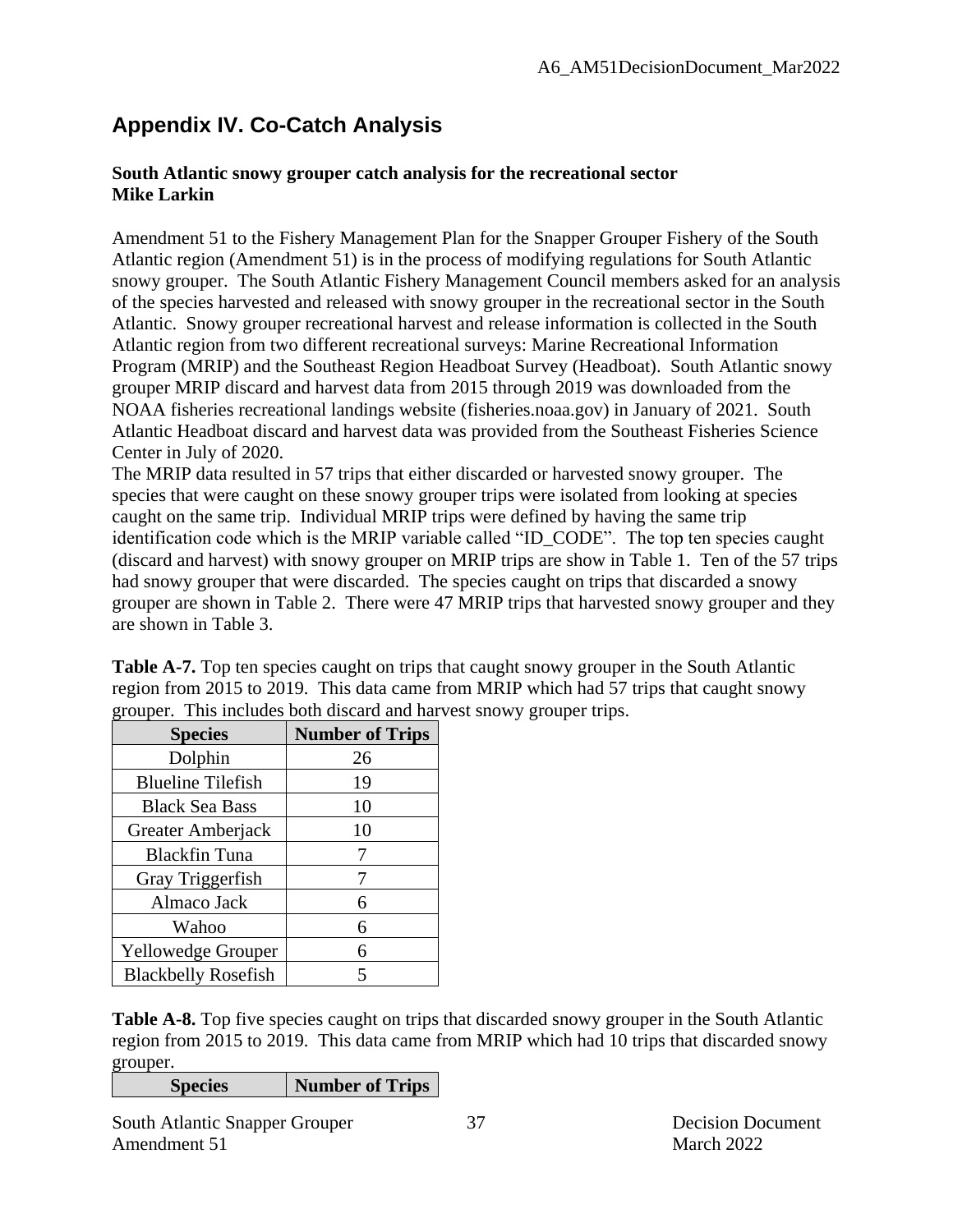| Yellowedge Grouper        |  |
|---------------------------|--|
| <b>Red Snapper</b>        |  |
| <b>Black Sea Bass</b>     |  |
| <b>Unidentified Shark</b> |  |
| Bluefish                  |  |

**Table A-9.** Top ten species caught on trips that harvested snowy grouper in the South Atlantic region from 2015 to 2019. This data came from MRIP which had 47 trips that released snowy grouper.

| <b>Species</b>             | <b>Number of Trips</b> |
|----------------------------|------------------------|
| Dolphin                    | 26                     |
| <b>Blueline Tilefish</b>   | 19                     |
| <b>Black Sea Bass</b>      | 10                     |
| Greater Amberjack          | 9                      |
| <b>Blackfin Tuna</b>       |                        |
| Gray Triggerfish           |                        |
| Almaco Jack                | 6                      |
| Wahoo                      | 6                      |
| <b>Yellowedge Grouper</b>  | 5                      |
| <b>Blackbelly Rosefish</b> |                        |

The Headboat data were explored and resulted in 79 trips that either discarded and/or harvested snowy grouper. The species that were caught on these snowy grouper trips were isolated from looking at species caught on the same trip. Individual Headboat trips were defined by having the same trip identification code which is the Headboat variable called "COLLECTION". The top ten species caught (discard and harvest) with snowy grouper on these Headboat trips are shown in Table 4. Of the 79 trips there was only 1 trip where snowy grouper were discarded and this same trip also had a harvest of snowy grouper. The species caught on this one Headboat trip with a snowy grouper discard were vermilion snapper, king mackerel, and almaco jacks. All of the Headboat trips that caught snowy grouper also harvested snowy grouper, so the list of species caught with harvested snowy grouper are shown in Table 4.

**Table A-10.** Top ten species caught on trips that caught snowy grouper in the South Atlantic region from 2015 to 2019. This data came from Headboat which had 79 trips that caught snowy grouper. This includes both discard and harvest snowy grouper trips.

| <b>Species</b>           | <b>Number of Trips</b> |
|--------------------------|------------------------|
| <b>Blueline Tilefish</b> | 56                     |
| Almaco Jack              | 51                     |
| <b>Mutton Snapper</b>    | 43                     |
| <b>Blackfin Tuna</b>     | 43                     |
| <b>Blackfin Snapper</b>  | 40                     |
| Scamp                    | 40                     |
| Queen Snapper            |                        |

South Atlantic Snapper Grouper 38 Decision Document Amendment 51 March 2022